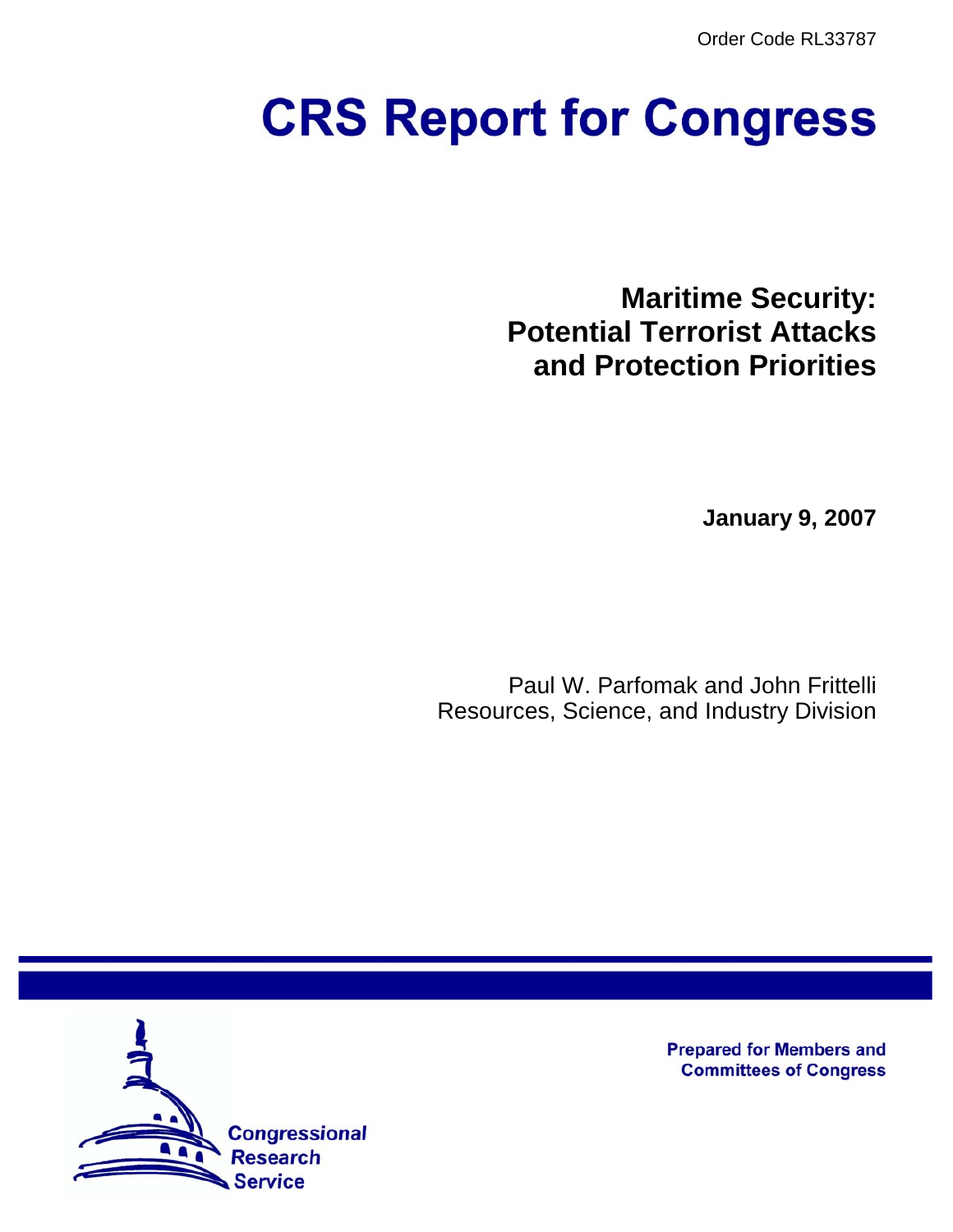# Maritime Security: Potential Terrorist Attacks and Protection Priorities

### **Summary**

A key challenge for U.S. policy makers is prioritizing the nation's maritime security activities among a virtually unlimited number of potential attack scenarios. While individual scenarios have distinct features, they may be characterized along five common dimensions: perpetrators, objectives, locations, targets, and tactics. In many cases, such scenarios have been identified as part of security preparedness exercises, security assessments, security grant administration, and policy debate. There are far more potential attack scenarios than likely ones, and far more than could be meaningfully addressed with limited counter-terrorism resources.

There are a number of logical approaches to prioritizing maritime security activities. One approach is to emphasize diversity, devoting available counterterrorism resources to a broadly representative sample of credible scenarios. Another approach is to focus counter-terrorism resources on only the scenarios of greatest concern based on overall risk, potential consequence, likelihood, or related metrics. U.S. maritime security agencies appear to have followed policies consistent with one or the other of these approaches in federally-supported port security exercises and grant programs. Legislators often appear to focus attention on a small number of potentially catastrophic scenarios.

Clear perspectives on the nature and likelihood of specific types of maritime terrorist attacks are essential for prioritizing the nation's maritime anti-terrorism activities. In practice, however, there has been considerable public debate about the likelihood of scenarios frequently given high priority by federal policy makers, such as nuclear or "dirty" bombs smuggled in shipping containers, liquefied natural gas (LNG) tanker attacks, and attacks on passenger ferries. Differing priorities set by port officials, grant officials, and legislators lead to differing allocations of port security resources and levels of protection against specific types of attacks. How they ultimately relate to one another under a national maritime security strategy remains to be seen.

Maritime terrorist threats to the United States are varied, and so are the nation's efforts to combat them. As oversight of the federal role in maritime security continues, Congress may raise questions concerning the relationship among the nation's various maritime security activities, and the implications of differing protection priorities among them. Improved gathering and sharing of maritime terrorism intelligence may enhance consistency of policy and increase efficient deployment of maritime security resources. In addition, Congress may assess how the various elements of U.S. maritime security fit together in the nation's overall strategy to protect the public from terrorist attacks.

This report will not be updated.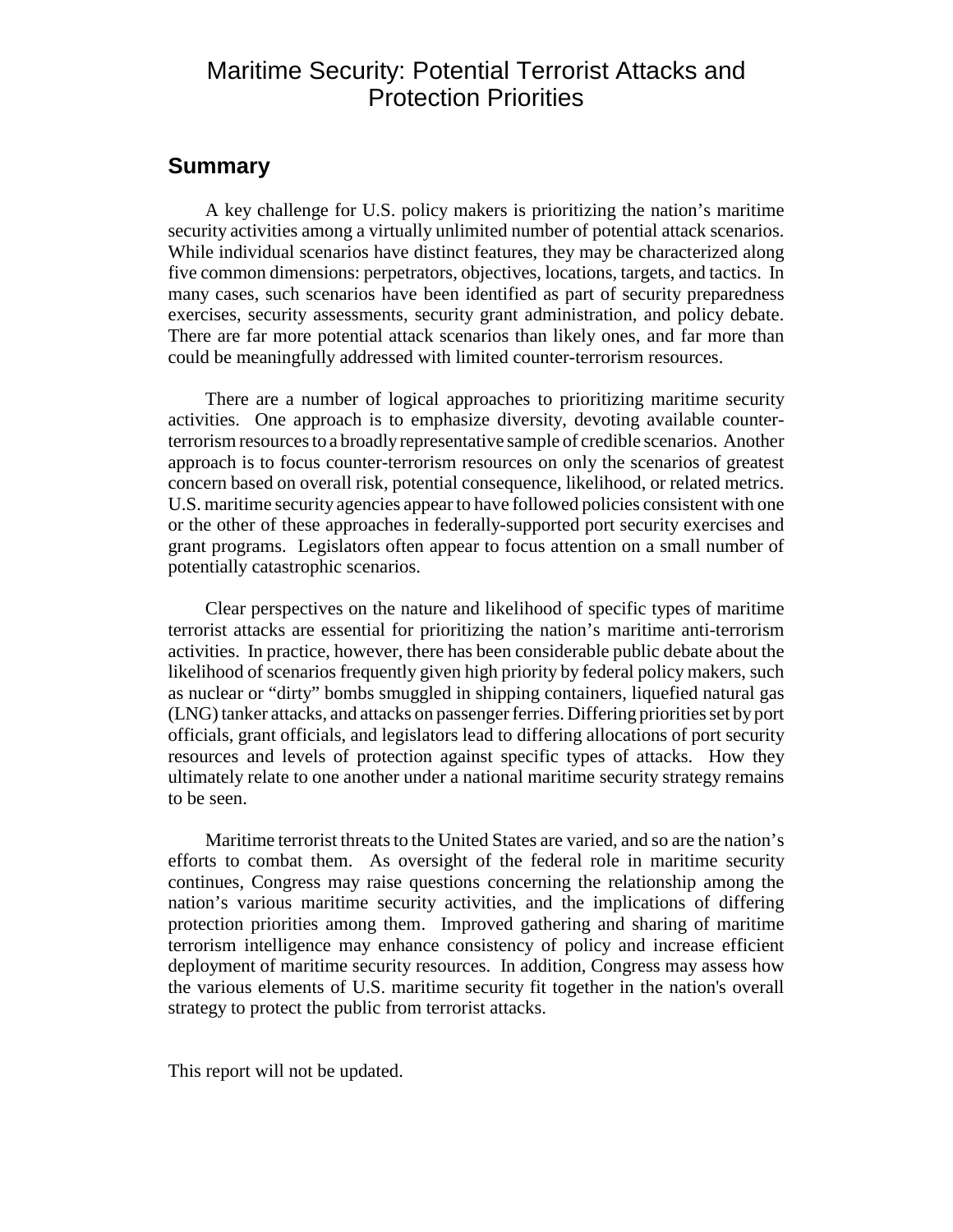# **Contents**

| Emphasizing High Priority Scenarios  14                                                                        |
|----------------------------------------------------------------------------------------------------------------|
|                                                                                                                |
| The "Bomb in a Box" Scenario $\ldots \ldots \ldots \ldots \ldots \ldots \ldots \ldots \ldots \ldots \ldots 15$ |
|                                                                                                                |
|                                                                                                                |
|                                                                                                                |
|                                                                                                                |
|                                                                                                                |
|                                                                                                                |
|                                                                                                                |
|                                                                                                                |
|                                                                                                                |
|                                                                                                                |
|                                                                                                                |
| <b>List of Tables</b>                                                                                          |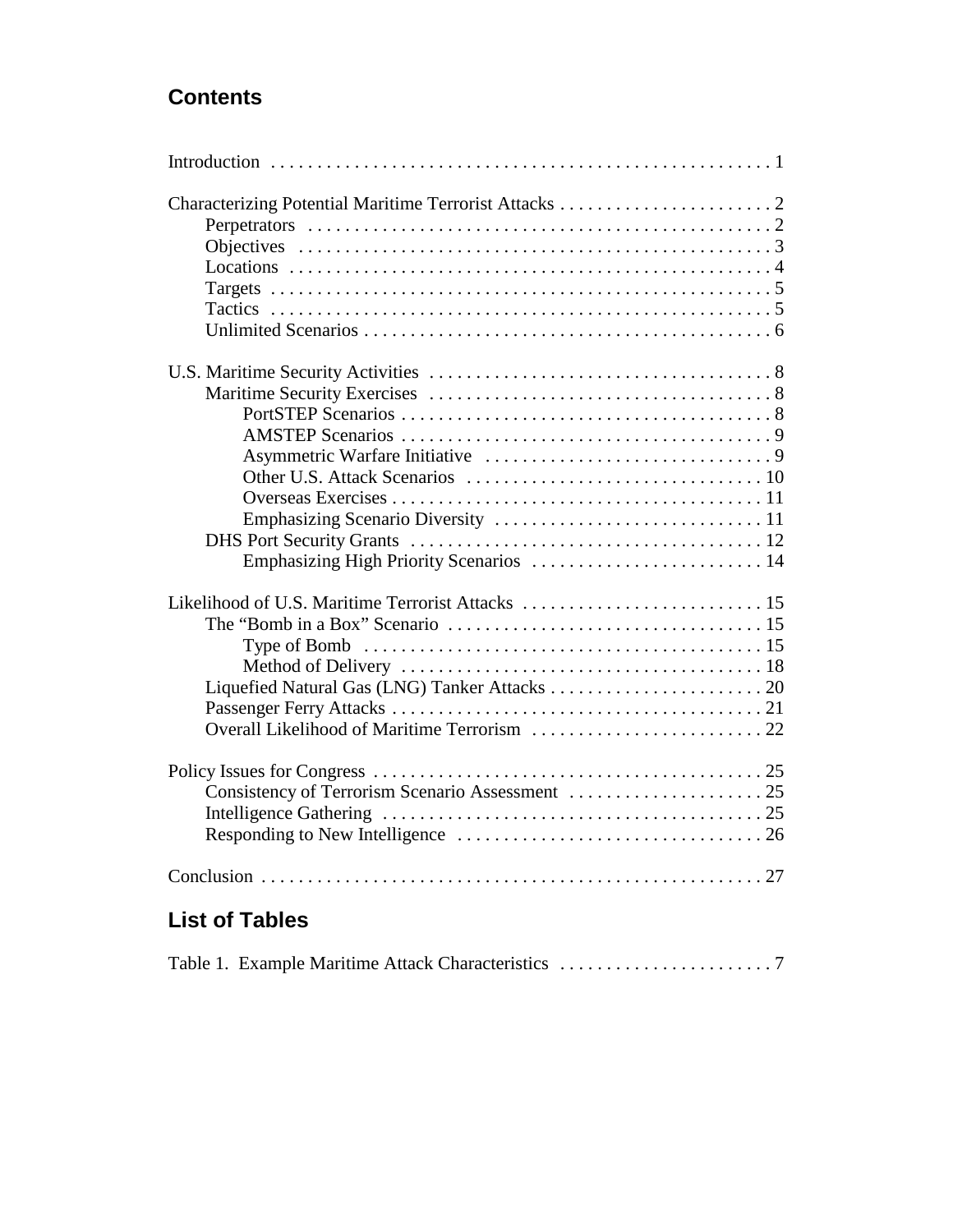# Maritime Security: Potential Terrorist Attacks and Protection Priorities

# **Introduction**

Maritime security is a principal protective element of United States' global war on terrorism. The Bush Administrations' *National Strategy for Maritime Security* states that "the infrastructure and systems that span the maritime domain ... have increasingly become both targets of and potential conveyances for dangerous and illicit activities."<sup>1</sup> Widely reported maritime attacks against the United States and its allies, such as the bombings of the U.S.S. *Cole* in 2000 and the French oil tanker Limburg in 2002, have focused Congressional attention on maritime threats.<sup>2</sup> In 2006, debate over the failed attempt by Dubai Ports World to operate marine terminals at some U.S. ports raised additional Congressional concerns about U.S. maritime security activities.<sup>3</sup> Questions have emerged regarding both the nation's overall strategy for maritime security and its level of commitment to specific components of that strategy.

As debate about U.S. maritime security continues, policy makers seek a better understanding of the nature and likelihood of potential terrorist attacks against the United States, and how federal programs prioritize their efforts to prevent such attacks. This report outlines the key dimensions of maritime terrorism and how these dimensions may characterize specific attacks in the global maritime domain. The report illustrates credible maritime attack scenarios based on actual past attacks or potential attacks developed for maritime security exercises or other U.S. counter terrorism activities. It discusses the challenge to maritime security planners of facing a virtually unlimited number of potential attack scenarios and how certain federal programs address this challenge. It also reviews various perspectives on the overall likelihood of maritime terror attacks on the United States. Finally the report discusses implications for homeland security policy.4

<sup>&</sup>lt;sup>1</sup> U.S. Dept. of Homeland Security (DHS) and U.S. Dept. of Defense (DOD). *The National Strategy for Maritime Security*. Sept. 2005. p. 2.

<sup>2</sup> "Ships as Terrorist Targets." *American Shipper.* November, 2002. p. 59; The *Limburg*, under French registry, was attacked on October 6, 2002 in the Gulf of Aden while carrying approximately 400,000 barrels of crude oil from Iran to Malaysia.

<sup>3</sup> For more information see CRS Report RL33383, *Terminal Operators and Their Role in U.S. Port and Maritime Security*, by John Frittelli and Jennifer E. Lake.

<sup>&</sup>lt;sup>4</sup> Information in this report is based solely on publicly available information. In this report, attacks on the United States are broadly defined to include attacks on U.S. maritime assets (globally), military allies, and commercial partners if motivated by their relationship with (continued...)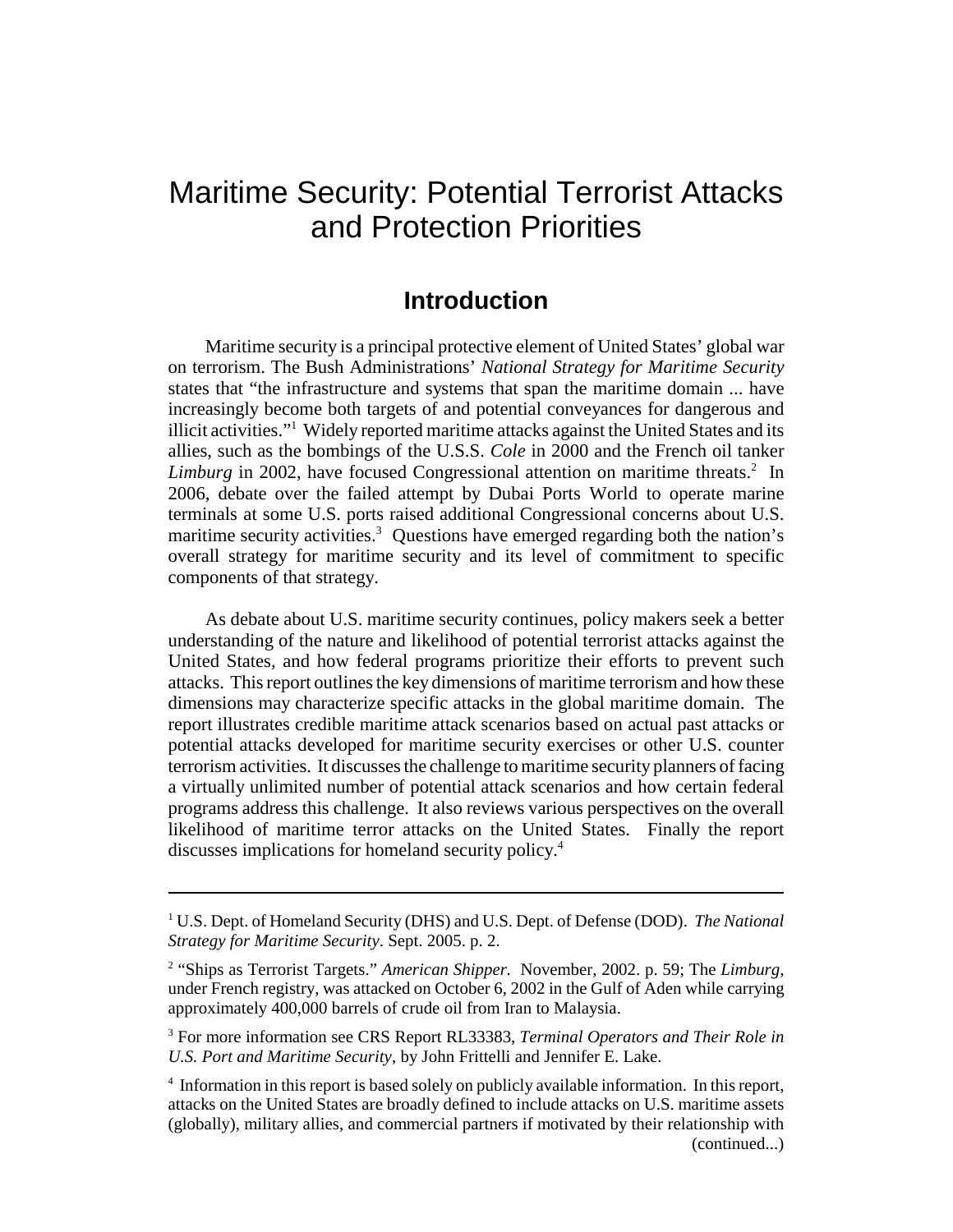# **Characterizing Potential Maritime Terrorist Attacks**

Maritime terrorism encompasses a wide range of potential attack scenarios. While individual scenarios have distinct features, for purposes of this report they may be characterized along five common dimensions: perpetrators, objectives, locations, targets, and tactics. These dimensions are useful for discussing both historical instances of maritime terrorism and potential scenarios for future maritime attacks.

#### **Perpetrators**

Identifying potential perpetrators is important in evaluating maritime attacks because perpetrator capabilities vary widely and, therefore, bear on the types of attacks they might attempt. Disgruntled shipping workers, for example, may exploit privileged port access to circumvent security safeguards and mount an "insider" attack on maritime infrastructure. An Al Qaeda cell, on the other hand, may mount an entirely different type of attack on the same type of infrastructure, exploiting sophisticated training in terrorist tactics and privileged access to weapons and explosives, especially overseas. Although many terrorist groups may pose a credible threat to the United States, not all may pose a *maritime* threat.

Al Qaeda and its affiliates have been a primary focus of U.S. maritime security policy given the terror network's hostility to U.S. interests and its record of past attacks. Al Qaeda or its operatives, for example, appear to have been responsible for both the *Cole* and *Limburg* bombings.<sup>5</sup> Likewise the Abu Sayyaf Group, Islamist separatists based in the Philippines and tied to Al Qaeda, appears to have been behind the bombing of the Philippine vessel Superferry 14 in 2004.<sup>6</sup> Groups or individuals not necessarily affiliated with Al Qaeda may also attack the United States, however. It is noteworthy that the only sustained international terrorist campaign in U.S. waters over the last 40 years was carried out by anti-Castro Cuban groups between 1968 and 1976.<sup>7</sup> Independent Islamist terrorist cells may also emerge as Al Qaeda is disrupted or disaggregated by the U.S. war on terror. According to a State Department review of Al Qaeda activity in 2005, "what was once a relatively structured network appeared to be a more diffuse worldwide movement of like-minded individuals and small groups, sharing grievances and objectives, but not necessarily organized formally."<sup>8</sup> Given this evolution among terrorist groups, maritime terrorism scenarios increasingly require consideration of a broad spectrum of potential perpetrators.

<sup>4</sup> (...continued)

the United States.

<sup>&</sup>lt;sup>5</sup> National Memorial Institute for the Prevention of Terrorism (MIPT). Terrorism Incident Database. Incident profiles. July 20, 2006. [http://www.tkb.org/Home.jsp].

<sup>6</sup> Council on Foreign Relations. "Backgrounder: Abu Sayyaf Group." Nov. 2005. [http://www.cfr.org/publication/9235/].

<sup>7</sup> MIPT. July 20, 2006.

<sup>8</sup> U.S. Dept. of State. *Country Reports on Terrorism*. p. 13. April 28, 2006.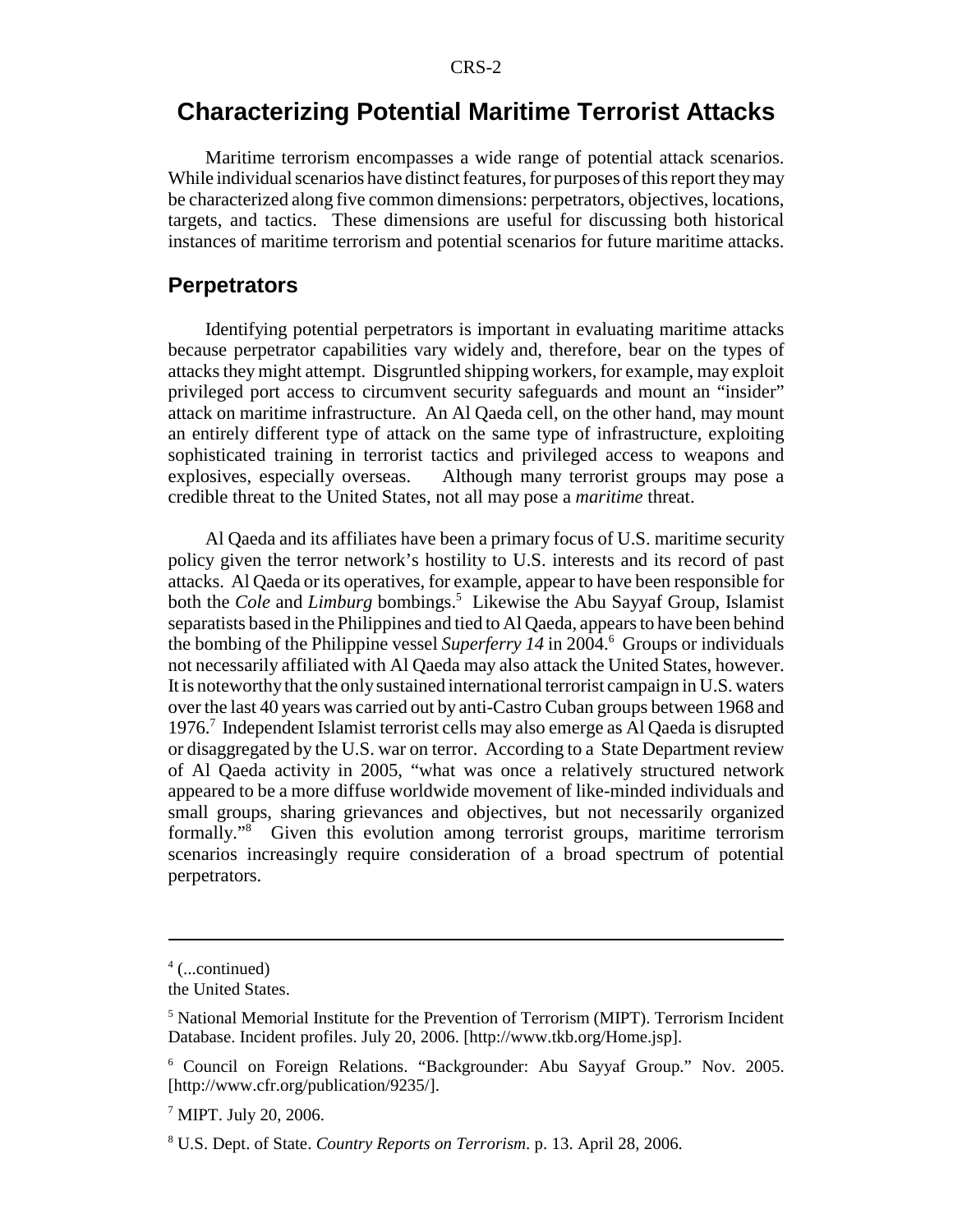#### **Objectives**

Acts of maritime terrorism may have many objectives. They may seek to cause human casualties, economic losses, environmental damage, or other negative impacts, alone or in combination, of minor or major consequence.<sup>9</sup> If human casualties are the principal objective, passenger vessels such as cruise ships and ferries, which together account for less than 4% of U.S. commercial vessel inventory, may be more attractive terrorist targets than cargo and other vessels.<sup>10</sup> Consistent with this reasoning, federal agencies reportedly concluded in 2004 that the Washington state ferry system had been under surveillance as a possible terrorism target.<sup>11</sup> A weapon of mass destruction (WMD) attack on a heavily populated U.S. port could inflict the greatest number of human casualties. The Defense Department's Joint Task Force–Civil Support developed such a scenario in a 2005 exercise involving the smuggling and detonation of a 10-kiloton nuclear device in the port of Charleston, SC.12

If economic loss is the primary objective, terrorists may seek to carry out different types of attacks, with potentially few human casualties but significant impacts to critical infrastructure or commerce. The *Limburg* bombing may have been an attack of this type, threatening to disrupt the global oil trade and causing considerable consternation among tanker operators.<sup>13</sup> Although the bombing killed only one member of the *Limburg's* crew, it caused insurance rates among Yemeni shippers to rise 300% and reduced Yemeni port shipping volumes by 50% in the month after the attack.<sup>14</sup> The bombing also caused significant environmental damage, spilling 90,000 barrels of oil into the Gulf of Aden.15 Other types of maritime attacks could disrupt more directly the shipping operations of key commercial ports. For example, in a 2005 Department of Homeland Security (DHS) exercise, terrorists hypothetically destroyed the International Bridge in Sault Ste.

<sup>9</sup> For further discussion, see Enders, Walter and Sandler, Todd. *The Political Economy of Terrorism*. Cambridge University Press. Chap. 1. Nov. 2005; Lutz, James M. and Lutz, Brenda J. "Terrorism as Economic Warfare." *Global Economy Journal*. Vol. 6. No. 2. 2006; U.S. Army, Training and Doctrine Command. *A Military Guide to Terrorism in the Twenty-First Century*. Oct. 12, 2004. pp. 6.3-6.5.

<sup>10</sup> U.S. Army Corps of Engineers. *Waterborne Transportation Lines of the United States, Calendar Year 2004, Volume 1 – National Summaries.* Tab. 4 and Fig. 14. Dec. 15, 2005.

<sup>&</sup>lt;sup>11</sup> Carter, Mike. "Why Feds Believe Terrorists are Probing Ferry System." Seattle Times. Oct. 12, 2004.

<sup>12</sup> Hodges, James. "An Exercise in Disaster: Preparing for the Worst" *Daily Press.* Newport News, VA. Aug. 19, 2005.

<sup>13</sup> Vieth, Warren. "Owners of Oil Tankers Jittery." *Los Angeles Times*. Nov. 25, 2003. p. 1.

<sup>&</sup>lt;sup>14</sup> U.S. Dept. of State. "Yemen's Economy Suffering Due to October Terrorist Attack." Nov. 8, 2002. [http://usinfo.state.gov/is/Archive/2004/Apr/01-745388.html]

<sup>&</sup>lt;sup>15</sup> Hendawi, Hamza. "Yemen Acknowledges Terror Attack." Associated Press. Oct. 17, 2002.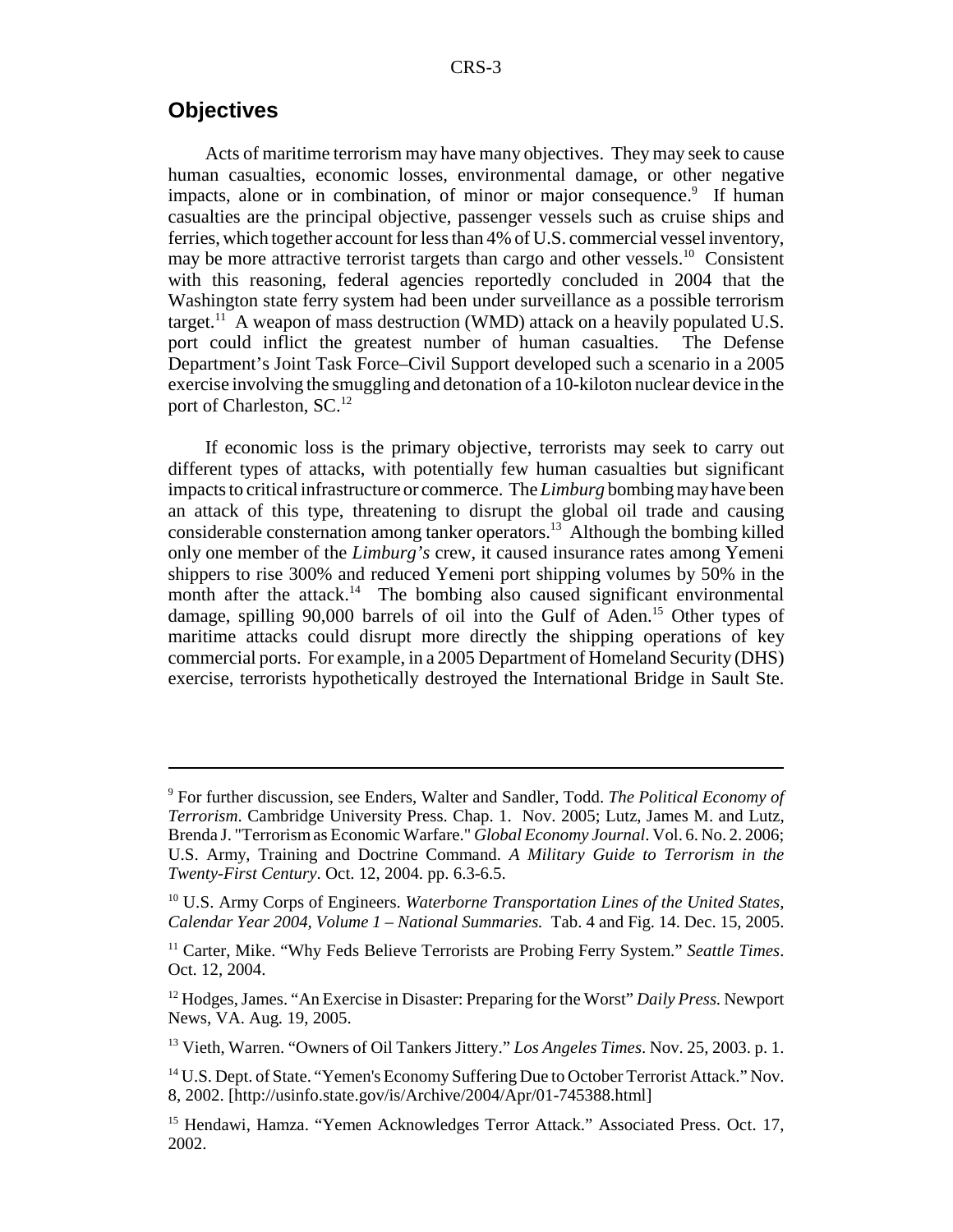Marie, MI, blocking the shipping channel below with debris, by exploding a fuel tanker truck on the bridge.<sup>16</sup>

The potential consequences of a terror attack are also an important consideration in evaluating terrorist objectives. Terrorists groups such as Al Qaeda appear to choose the scale (and timing) of their attacks in order to maximize media coverage, and hence, public awareness and psychological impact. As one academic study concluded,

To make it into the news, terrorists operating in Western countries can commit some minor terror incident with few fatalities, whereas terrorists in developing countries need to "produce" a lot of blood to attract the attention of Western media.<sup>17</sup>

Accordingly, attack scenarios must consider consequences, and how such consequences would align with the objectives of potential perpetrators. The study cited above suggests that terrorists attacking the United States may achieve their media objectives even with relatively minor attacks.

#### **Locations**

Where a potential maritime attack could occur is also essential to defining a terrorism scenario. Examples above have already illustrated that maritime attacks targeting U.S. interests may occur in U.S. ports (of which there are over  $360$ )<sup>18</sup> or among the ports of the nation's  $165$  maritime trading partners.<sup>19</sup> Specific types of attacks, such as the smuggling of WMDs in ship-borne cargo containers, may involve both a foreign port of departure and a U.S. port of entry. Maritime terror attacks may also occur at sea in areas of concentrated shipping like the Straits of Gibraltar where, in 2002, Al-Qaeda operatives reportedly plotted to attack U.S. and British warships, and possibly commercial vessels.20 The Straits of Malacca in southeast Asia is another location frequently identified by security analysts as a potential locus of maritime terrorism activity. In 2001, Jemaah Islamiyah terrorists reportedly had plans to attack U.S. navy vessels visiting the region.<sup>21</sup> The Organization for Economic Cooperation and Development (OECD) has identified nine similar

<sup>16</sup> Purvis, Michael. "Bridge Out: Forces Plan for Terrorist Attack." *Sault Star*. Sault Sainte Marie, Ontario. May 4, 2005.

<sup>&</sup>lt;sup>17</sup> Frey, Bruno S. and Rohner, Dominik. "Blood and Ink! The Common-Interest-Game Between Terrorists and the Media." Center for Research in Economics, Management, and the Arts. Basel, Switzerland. Working Paper No. 2006-8. p. 18

<sup>&</sup>lt;sup>18</sup> American Association of Port Authorities. "U.S. Public Port Facts." Internet page. Alexandria, VA. July 18, 2006. [http://www.aapa-ports.org/industryinfo/portfact.htm]

<sup>&</sup>lt;sup>19</sup> U.S. Maritime Administration. "U.S. Waterborne Trade by Trading Partners, 1997-2005." Online database. July 18, 2006. [http://www.iwr.usace.army.mil/ndc/usforeign/index.htm]

<sup>20</sup> Sawer, Patrick. "Terror Plot to Blow Up Navy Warships is Foiled." *The Evening Standard*. London. June 11, 2002. p.4.

 $21$  Raymond, Catherine Z. "The Threat of Maritime Terrorism in the Malacca Straits." *Terrorism Monitor*. Vol. 4 . No. 3. Feb. 9, 2006. p. 8.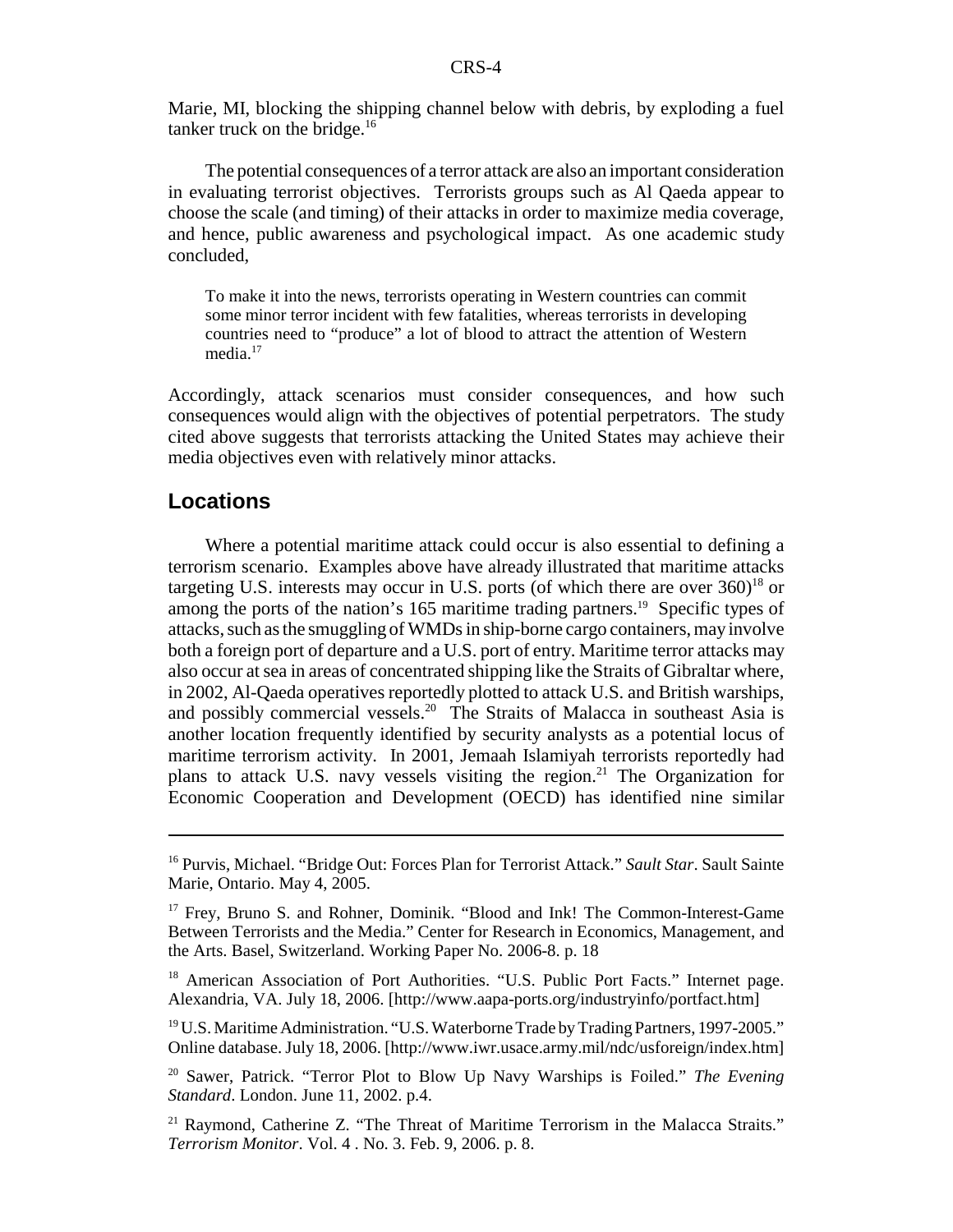shipping bottlenecks around the world where potential terrorist activities are a concern.22

Terrorist attacks in U.S. waters may have the greatest potential to injure U.S. citizens if they occur in populated areas. They may also have the greatest potential for economic impact in the event of the closure of a major U.S. port. Nonetheless, future attacks on U.S. interests in foreign ports, or on vessels at sea in transit to the United States, may be easier for terrorists to execute than attacks in U.S. waters.

#### **Targets**

Another key aspect of maritime terrorism scenarios is identifying potential targets. There are numerous possibilities, especially in and around ports. As a U.S. Government Accountability Office (GAO) analyst testified before Congress in 2006,

Ports contain a number of specific facilities that could be targeted by terrorists, including military vessels and bases, cruise ships, passenger ferries, terminals, dams and locks, factories, office buildings, power plants, refineries, sports complexes, and other critical infrastructure.<sup>23</sup>

In addition to vessels and infrastructure, terrorists may seek to attack maritime communities using ships as delivery vehicles for WMDs or by exploiting chemicals or explosives in cargo ships or onshore storage tanks in populated port areas. The Homeland Security Council included terrorist attacks on ships carrying flammable and toxic chemical cargoes in a U.S. port among the hazard scenarios it developed in 2004 as the basis for U.S. homeland security national preparedness standards.<sup>24</sup> Because the characteristics of infrastructure targets or human targets may be unique to any specific category of target (e.g., propane tankers) or community (e.g., Charleston), understanding how target characteristics relate to terrorist capabilities and objectives may offer valuable insights into the credibility of particular attack scenarios.

#### **Tactics**

Maritime security analysts have discussed numerous potential tactics for terrorist attacks on U.S. maritime targets. The following passage from the *National Strategy for Maritime Security* summarizes many of the tactics most commonly mentioned in maritime security discussions:

<sup>22</sup> Organization for Economic Cooperation and Development (OECD). *Security in Maritime Transport: Risk Factors and Economic Impact*. July 2003. p. 14.

 $^{23}$  Caldwell, Stephen L., U.S. Government Accountability Office. Statement at the House Committee on Government Reform, Subcommittee on Government Management, Finance, and Accountability hearing on "Securing Our Ports: Information Sharing is Key to Effective Maritime Security." July 10, 2006.

<sup>24</sup> Homeland Security Council. *Planning Scenarios: Executive Summaries*. July 2004. p. 6- 1.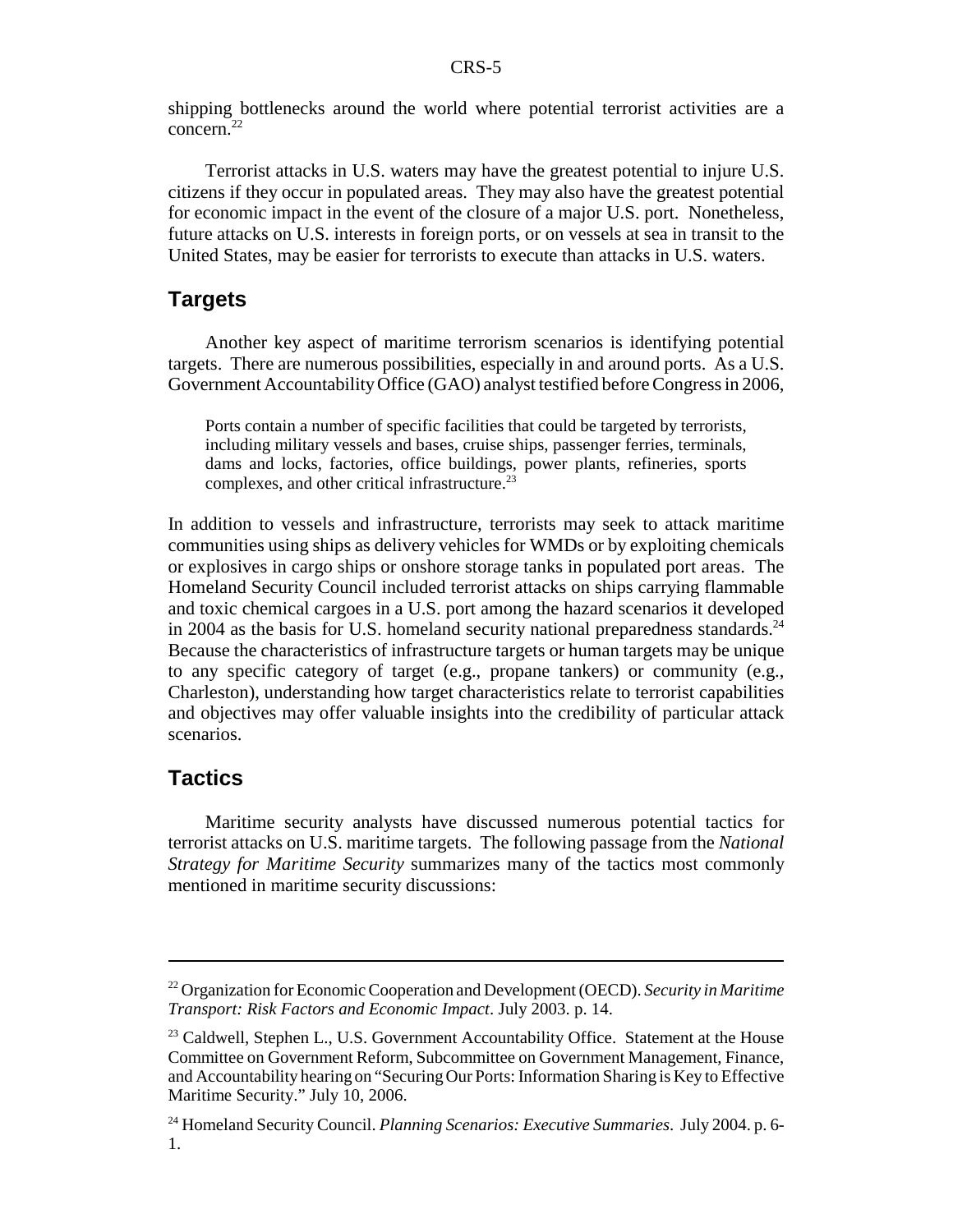Terrorists can also develop effective attack capabilities relatively quickly using ... explosives-laden suicide boats and light aircraft; merchant and cruise ships as kinetic weapons to ram another vessel, warship, port facility, or offshore platform; commercial vessels as launch platforms for missile attacks; underwater swimmers to infiltrate ports; and unmanned underwater explosive delivery vehicles. Mines are also an effective weapon.... Terrorists can also take advantage of a vessel's legitimate cargo, such as chemicals, petroleum, or liquefied natural gas, as the explosive component of an attack. Vessels can be used to transport powerful conventional explosives or WMD for detonation in a port or alongside an offshore facility.25

General tactics of maritime attacks like those above have been further described in security bulletins based on specific terrorism intelligence. For example, in 2004 the Federal Bureau of Investigation warned of possible improvised marine mines in "waterborne flotsam commonly seen around waterways" or attached to buoys.<sup>26</sup> More specific tactics have also been articulated as part of U.S. maritime security exercises discussed later in this report.

As the previous citations suggest, analysis of terrorist tactics must take into account the specifics of the attack in question. Some analysts believes that there is a "low probability" that terrorists would try to use a large ship as a weapon because of the complexity of doing so, but that attacks by small boats are more likely because they "satisfy the overwhelming terrorist requirement for simplicity."<sup>27</sup> Similarly, the Commandant of the U.S. Coast Guard (USCG) has reportedly stated that "there is a significant threat by vessel-borne improvised explosive devices" and that "vulnerability to small-boat attacks stood out" during a 2006 threat assessment.<sup>28</sup>

#### **Unlimited Scenarios**

The dimensions of maritime terrorism defined above may be used to characterize both historical terrorist attacks and potential future attacks against the United States. **Table 1** provides a set of illustrative characteristics which could serve as the basis for the development of potential attack scenarios.

 $25$  DHS and DOD. Sept. 2005. p.4.

<sup>26 &</sup>quot;FBI Warns of Maritime Terror Threat." *The Journal of Commerce Online.* Jun. 28, 2004.

 $27$  See, for example: Murphy, Martin. op. cit.

<sup>&</sup>lt;sup>28</sup> Dress, Caroline and Ang, Edgar. "U.S. at Risk from Boats Packed with Explosives." Reuters. June 1, 2006.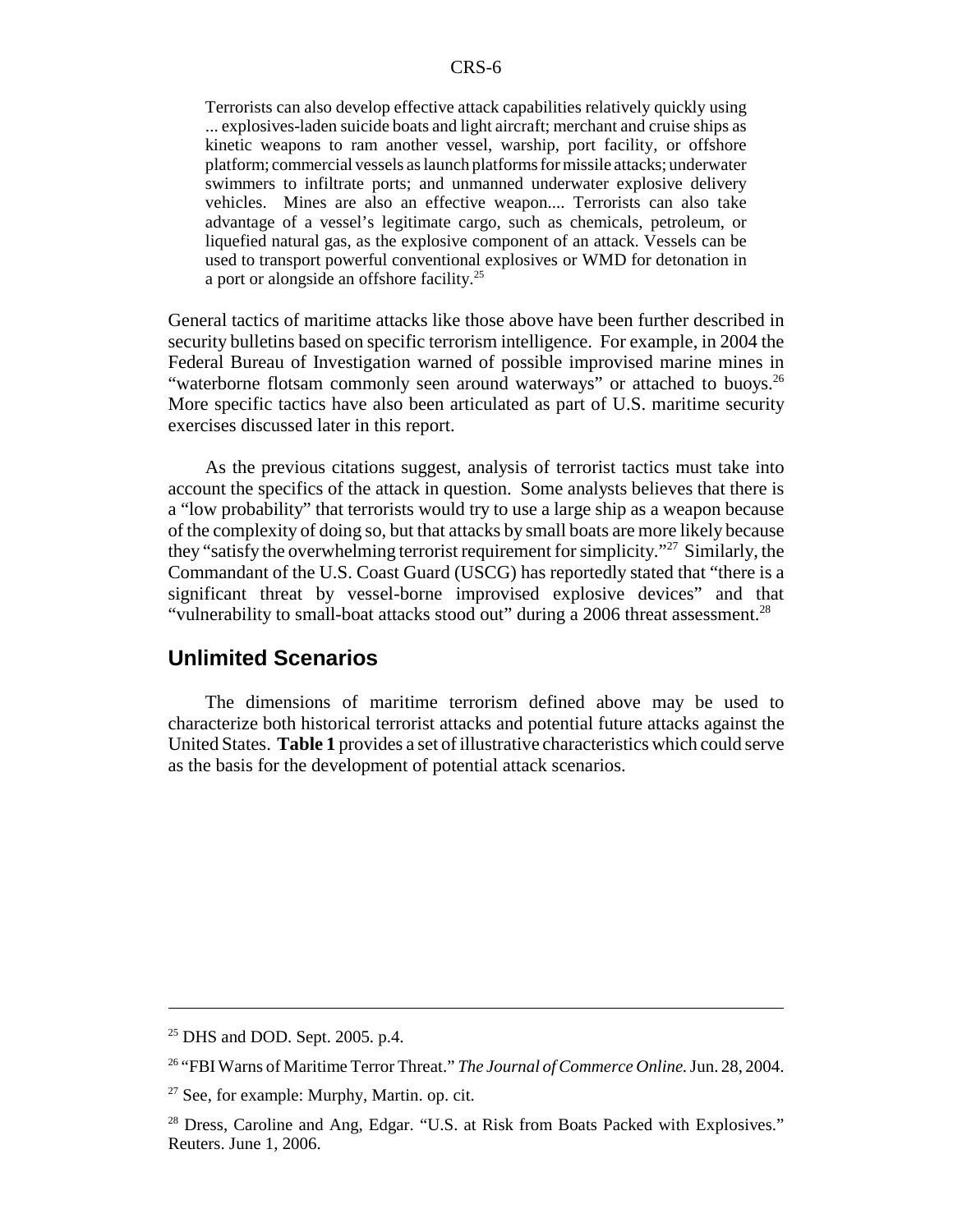| <b>Dimensions</b> | <b>Example Characteristics</b>                                                                                                          |                                                                                                                                         |  |
|-------------------|-----------------------------------------------------------------------------------------------------------------------------------------|-----------------------------------------------------------------------------------------------------------------------------------------|--|
| Perpetrators      | • Al Qaeda and affiliates<br>• Islamist unaffiliated<br>• Foreign nationalists                                                          | • Disgruntled employees<br>$\bullet$ Others                                                                                             |  |
| Objectives        | • Mass casualties<br>• Port disruption                                                                                                  | • Trade disruption<br>• Environmental damage                                                                                            |  |
| Locations         | $\cdot$ 360+ U.S. ports<br>• 165 foreign trade partners                                                                                 | • 9 key shipping bottlenecks                                                                                                            |  |
| Targets           | • Military vessels<br>• Cargo vessels<br>• Fuel tankers<br>• Ferries / cruise ships                                                     | • Port area populations<br>• Ship channels<br>• Port industrial plants<br>• Offshore platforms                                          |  |
| Tactics           | • Explosives in suicide boats<br>• Explosives in light aircraft<br>• Ramming with vessels<br>• Ship-launched missiles<br>• Harbor mines | • Underwater swimmers<br>• Unmanned submarine bombs<br>• Exploding fuel tankers<br>• Explosives in cargo ships<br>• WMDs in cargo ships |  |

#### **Table 1. Example Maritime Attack Characteristics**

**Source:** CRS

What is apparent from **Table 1** is the possibility of generating numerous unique, logically consistent, and operationally credible attack scenarios based on different combinations of perpetrators, objectives, locations, targets, and tactics. Doing so exhaustively, however, leads to far more potential attack scenarios than likely ones, and far more than could be meaningfully addressed with limited counter-terrorism resources. As one security analyst has articulated the problem,

An accurate assessment of the current nature and scope of the global maritime terrorist threat should be driven by an assessment of what is probable, rather than merely possible. However, sober analysis of this issue has been clouded amid the anxiety created by the current global security climate, with much discussion turning on the notion that terrorists could potentially strike any target with virtually any means available....<sup>29</sup>

A key challenge, therefore, for U.S. security analysts and policy makers is prioritizing the nation's maritime security activities among a virtually unlimited number of potential attack scenarios. How federal agencies have been addressing the "unlimited scenarios" problem is discussed in the following section.

 $29$  Murphy, Martin. Feb. 1, 2006.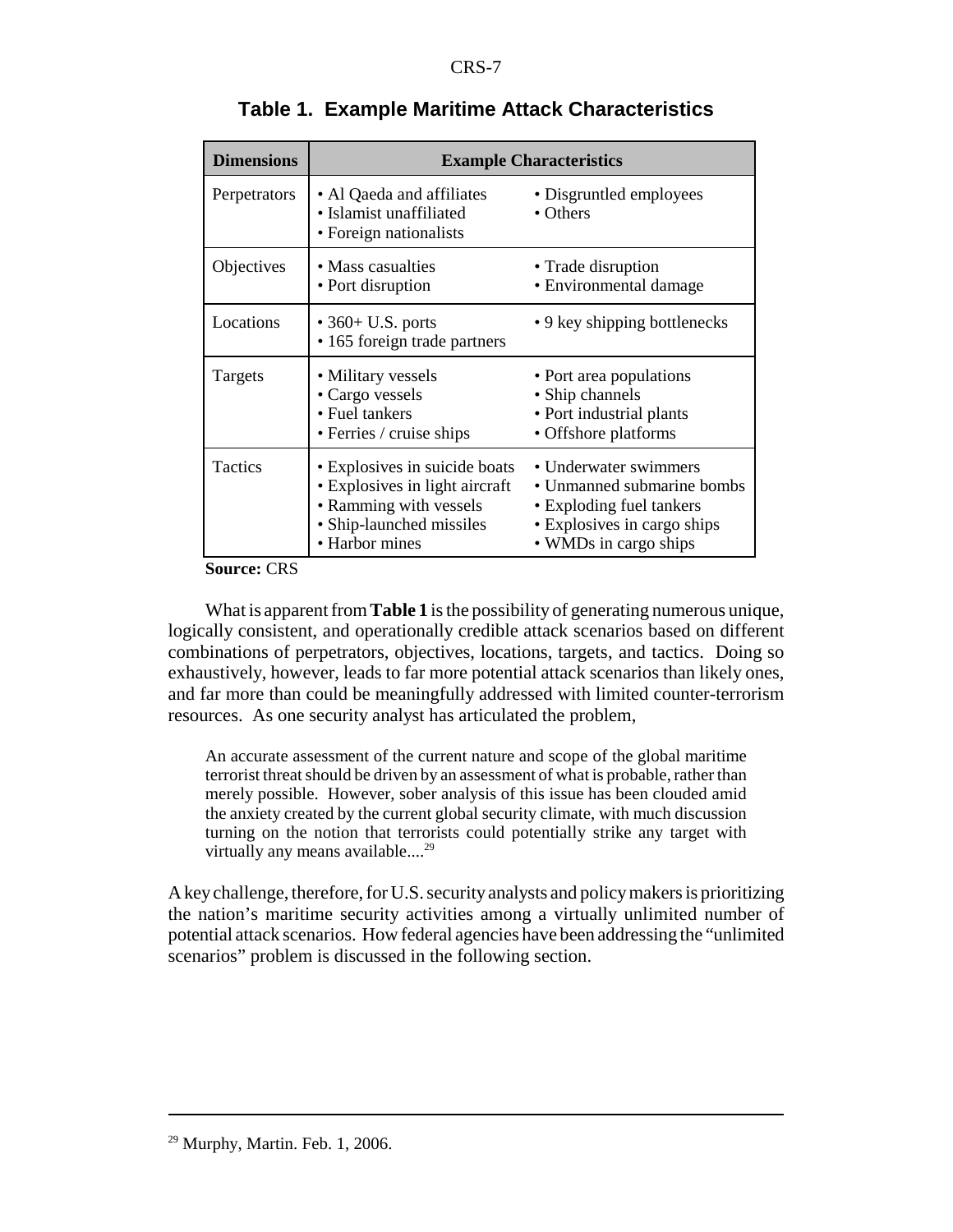# **U.S. Maritime Security Activities**

A number of logical approaches to prioritizing maritime security activities exist given the unlimited number terrorism scenarios. One approach is to emphasize diversity, devoting available counter-terrorism resources to a broadly representative sample of credible scenarios. Another approach is to focus counter-terrorism resources on only the scenarios of greatest concern based on overall risk, potential consequence, likelihood, or related metrics. U.S. maritime security agencies appear to have followed policies consistent with one or the other of these approaches in federally-supported exercise and grant programs. These approaches lead to differing allocations of resources and levels of protection against specific types of attacks. How they ultimately relate to one another under a national maritime security strategy remains to be seen.

#### **Maritime Security Exercises**

The USCG, the U.S. Navy, and other federal agencies conduct ongoing port security training exercises domestically and overseas. Taken collectively, the terrorism scenarios in these exercises to date have spanned an extremely broad range of objectives, locations, targets, and tactics. Specific scenario characteristics are discussed below in the context of particular maritime security exercise programs.

**PortSTEP Scenarios.** In collaboration with the USCG, the Transportation Security Administration (TSA) has developed U.S. maritime terrorism scenarios under the agency's Port Security Training Exercises Program (PortSTEP).<sup>30</sup> PortSTEP fulfills the annual exercise requirements for Area Maritime Security Plans under the Maritime Transportation Security Act of 2002 (P.L. 107-295) through a combination of basic tabletop, advanced tabletop, and field exercises. The PortSTEP program began in 2005 and plans to complete exercises in 40 port areas by October 2007. According to the PortSTEP program office, the 25 exercises conducted through 2006 have involved chemical, biological, and radiological ("dirty bomb") attacks, as well as various kinds of explosives and improvised explosive devices. The scenarios have targeted or exploited cruise ships, container ships, a harbor truck, a barge, a rail yard, port industrial facilities, bridges, and a national landmark. Because the TSA is responsible for the security of all major surface transportation modes, it is a specific goal of the PortSTEP program to incorporate surface transportation modes such as rail and trucking into its maritime security exercises. While the list of ports in PortSTEP includes many of the largest U.S. ports, it covers a broad cross-section in terms of size and geography, including Buffalo, NY, Chicago, IL, Corpus Christi, TX, Juneau, AK, Long Beach, CA, Pittsburgh, PA, and Tampa, FL.<sup>31</sup>

<sup>&</sup>lt;sup>30</sup> For more information on PortSTEP, see the TSA's program brief, an electronic copy of which is available at [http://www.tsa.gov/interweb/assetlibrary/program\_brief.pdf].

<sup>31</sup> Transportation Security Administration (TSA), PortSTEP program office. Personal communication. Dec. 20, 2006 and "PortSTEP Program Initiated." Press release. Aug. 18, 2005; Daniel, Mac. "Terror Preparedness Put to Test." *Boston Globe*. Sept. 20, 2005.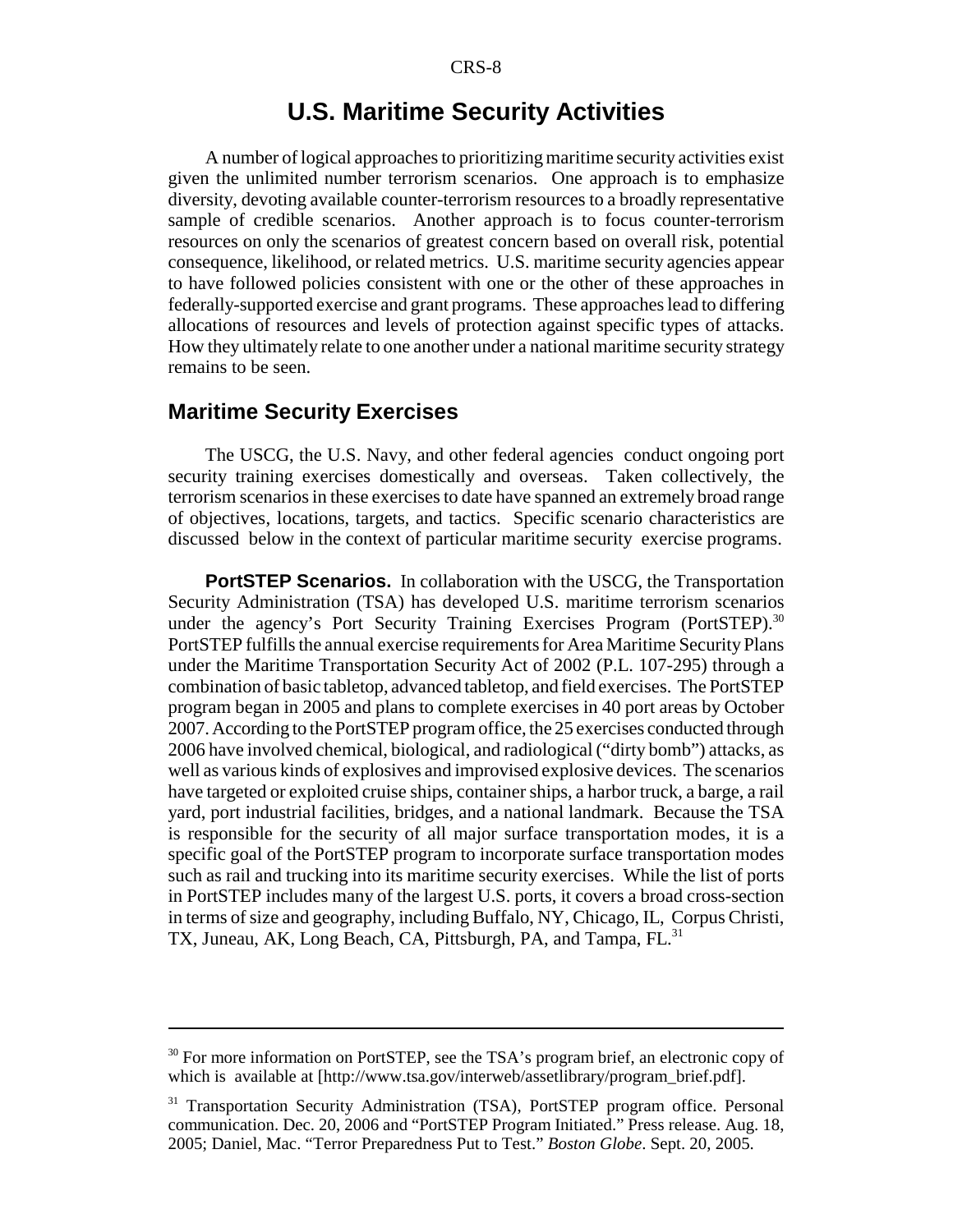**AMSTEP Scenarios.** The USCG has developed additional U.S. maritime terrorism scenarios under its Area Maritime Security Training and Exercise Program (AMSTEP), initiated in October 2005. Like the PortSTEP program, AMSTEP conducts tabletop and field exercises to fulfill annual exercise requirements for Area Maritime Security Plans under P.L. 107-295. AMSTEP differs from PortSTEP in that it emphasizes surface transportation modes less deliberately in its terrorism scenarios. The program plans to conduct up to 28 exercises through FY2007, specifically in ports not covered by the PortSTEP program. The AMSTEP program office states that its exercises are designed around Area Maritime Security Committee objectives in individual ports; there are no requirements to conduct exercises under any specific scenario.<sup>32</sup> According to the limited public information available, the program's exercise scenarios in 2006 involved terrorist stowaways on an inbound hazardous cargo vessel, an explosion at a jet fuel receiving terminal, a suspicious package at a port facility, surveillance of petrochemical terminals, a potential improvised explosive device (IED) attached to the hull of a freighter, theft of gasoline tanker truck, and explosion aboard an oil tanker in a shipping channel, among others.<sup>33</sup> The USCG has conducted AMSTEP exercises in port areas including Key West, FL; Duluth, MN; Long Island, NY; Charleston, SC; Corpus Christi, TX; Houston/Galveston, TX; and Washington, DC, among others.  $34$ 

**Asymmetric Warfare Initiative.** Port security exercises have also been conducted jointly by the U.S. Navy, USCG, FBI, local law enforcement, and other agencies under the federally sponsored Asymmetric Warfare Initiative (AWI). The AWI exercises, carried out annually since 2003, have reportedly included the following terrorist attacks scenarios:

- Explosives attack on a chlorine storage tank in port
- ! Hostage-taking and executions aboard a vessel in port
- A marine mine attack on a Navy frigate in port
- Underwater explosive devices planted on multiple vessels in port
- A nuclear device aboard an incoming vessel in a 55-gallon drum
- Attack on a port with a biological disease agent<sup>35</sup>

<sup>&</sup>lt;sup>32</sup> U.S. Coast Guard, Area Maritime Security Training and Exercise Program (AMSTEP) Program Office. Personal communication. Jan. 4, 2007.

<sup>&</sup>lt;sup>33</sup> Tully, Tasha, U.S. Coast Guard, 7<sup>th</sup> Distrist. "Tampa Bay Agencies Test Security Plans." *Coastline*. [https://www.piersystem.com/go/doc/586/136318]; Karl, Richard C., Director Superfund Division, U.S. Environmental Protection Agency, Region 5. "Reports of Significant Developments and Activities Ending on September 8, 2006." Memorandum. Sept. 18, 2006. [http://www.epa.gov/region5superfund/significant \_actions/2006/060908.pdf];

<sup>&</sup>lt;sup>34</sup> Hanewich, Steve, Cpt., U.S. Coast Guard. "Coast Guard Plan of Action and Milestones: Natural Disaster Preparedness 2006." Slide presentation. Dec. 20, 2006. p. 15. [http://www.scaa-spill.org/noflash/meetings\_events/2006meeting\_presentation.html]

<sup>35</sup> Chawkins, Steve. "Agencies Get a Taste of Terrorism in Action." *Los Angeles Times.* Nov. 6, 2003.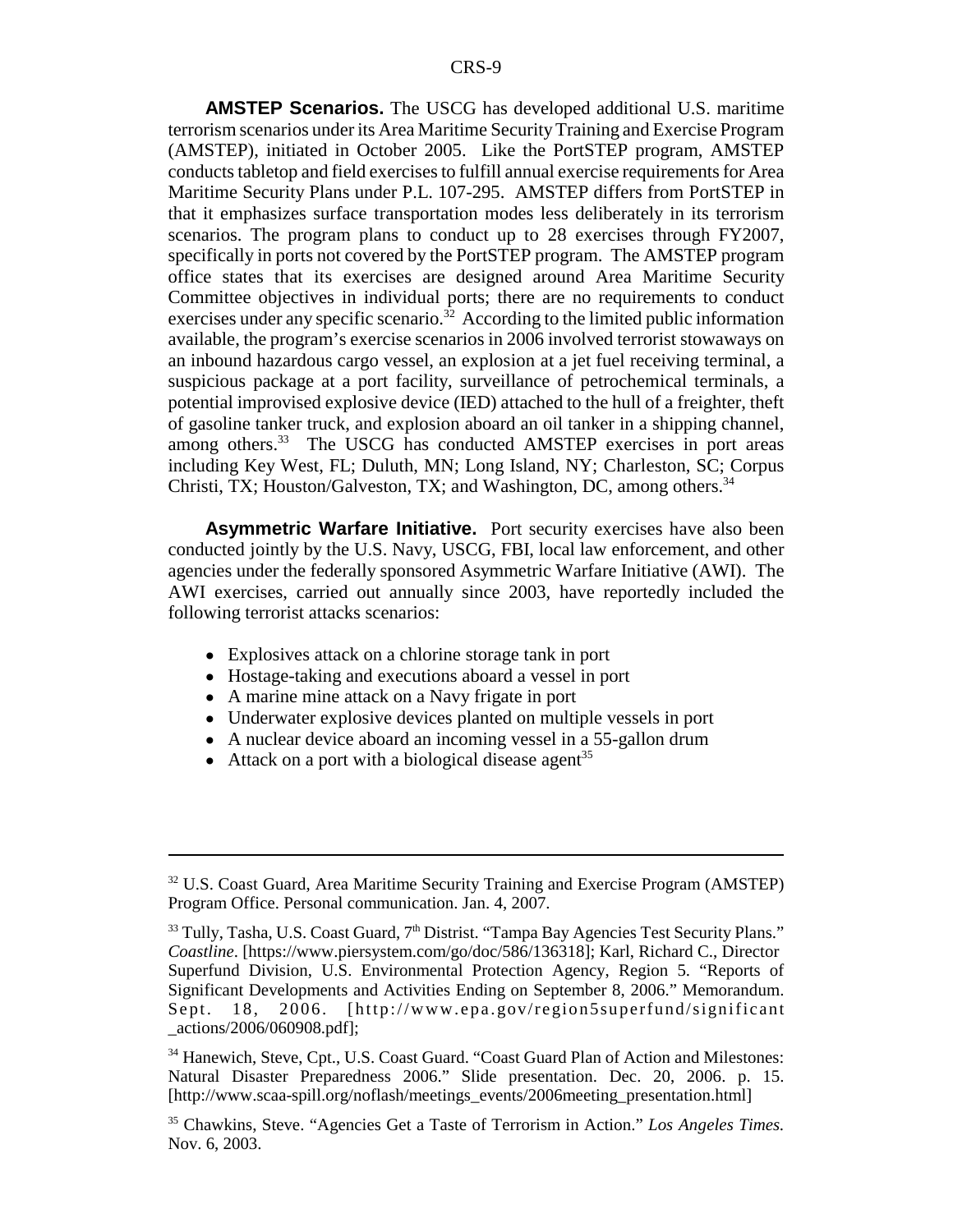- Detonation of a "dirty" bomb in a shipping container in port<sup>36</sup>
- Aircraft attack on a passenger ferry or cruise ship
- Ammonium nitrate bombs shipped by rail to a port<sup>37</sup>
- Sarin gas attack on a cruise ship in port<sup>38</sup>

The AWI has held its exercises in Port Hueneme, CA, Los Angeles, CA, San Diego, CA, and the Puget Sound, WA, and Hampton Roads, VA areas.

**Other U.S. Attack Scenarios.** In addition to the scenarios listed above, the USCG, the U.S. Navy, other government agencies, and security analysts have reportedly developed attack scenarios as part of other maritime security exercises or planning activities. These scenarios have included:

- Various types of an explosives attack on a ship in port<sup>39</sup>
- $\bullet$  "Dirty" bombs in cargo containers at multiple U.S. ports<sup>40</sup>
- Radioactive materials carried on a cargo ship 90 miles offshore<sup>41</sup>
- Underwater and fishing boat explosives attacks on a riverboat<sup>42</sup>
- Bombing and sinking of a liquefied propane gas (LPG) tanker in a major commercial and naval shipping channel<sup>43</sup>
- $\bullet$  Hijacking of a river tanker for use as a "floating bomb"<sup>44</sup>
- Ramming and "dirty" bombing a ferry with a hijacked cargo ship<sup>45</sup>
- Coordinated bombing of docks and bridges, and mining of the harbor at a major commercial port $46$

37 Shukovsky, Paul. "Terrorism Simulation Exercises Set Today." *Seattle Post-Intelligencer*. May 23, 2006.

38 Shear, Michael D. "Va. Terror Drills Set Up Worst-Case Scenarios." *Washington Post*. p. B01. Aug. 3, 2004.

39 California Maritime Academy. "'Terrorists' Attack Training Ship *Golden Bear*." Press release. Oct. 29, 2004.

40 Booz Allen Hamilton. *Port Security War Game: Implications for U.S. Supply Chains*. 2003.

<sup>41</sup> Dorsey, Jack. "Coast Guard, Navy, FBI to Team up for Security Exercise." *Virginian-Pilot*. June 12, 2006; U.S. Coast Guard (USCG). "Coast Guard Atlantic Area, Navy Second Fleet, FBI Participate in Maritime Homeland Security Exercise." Press release. Jun. 12, 2006.

42 Nelson, Tim. "Is That a Speargun, or Are You Just Glad to See Me?" *City Hall Scoop.* Internet blog. July 22, 2005. [http://blogs.twincities.com/city\_hall\_scoop/2005/07]

43 Pinto, C. Ariel. and Talley, Wayne K. "The Security Incident Cycle of Ports."Old Dominion Univ., Maritime Institute. Working paper. Norfolk, VA. July 2006.

44 Purvis, Michael. May 4, 2005.

45 Pyle, Richard. "Agencies Analyze Responses to Nightmare Scenario at U.S. Ports." Associated Press. June 7, 2006.

46 Fuentes, Gidget. "Training Drills Test Threat Response at California Ports." *Navy Times*. (continued...)

<sup>36</sup> O'Sullivan, Mike. "Five-Day Exercise Simulates Coordinated Terror Attacks." *Voice of America*. August 5, 2004.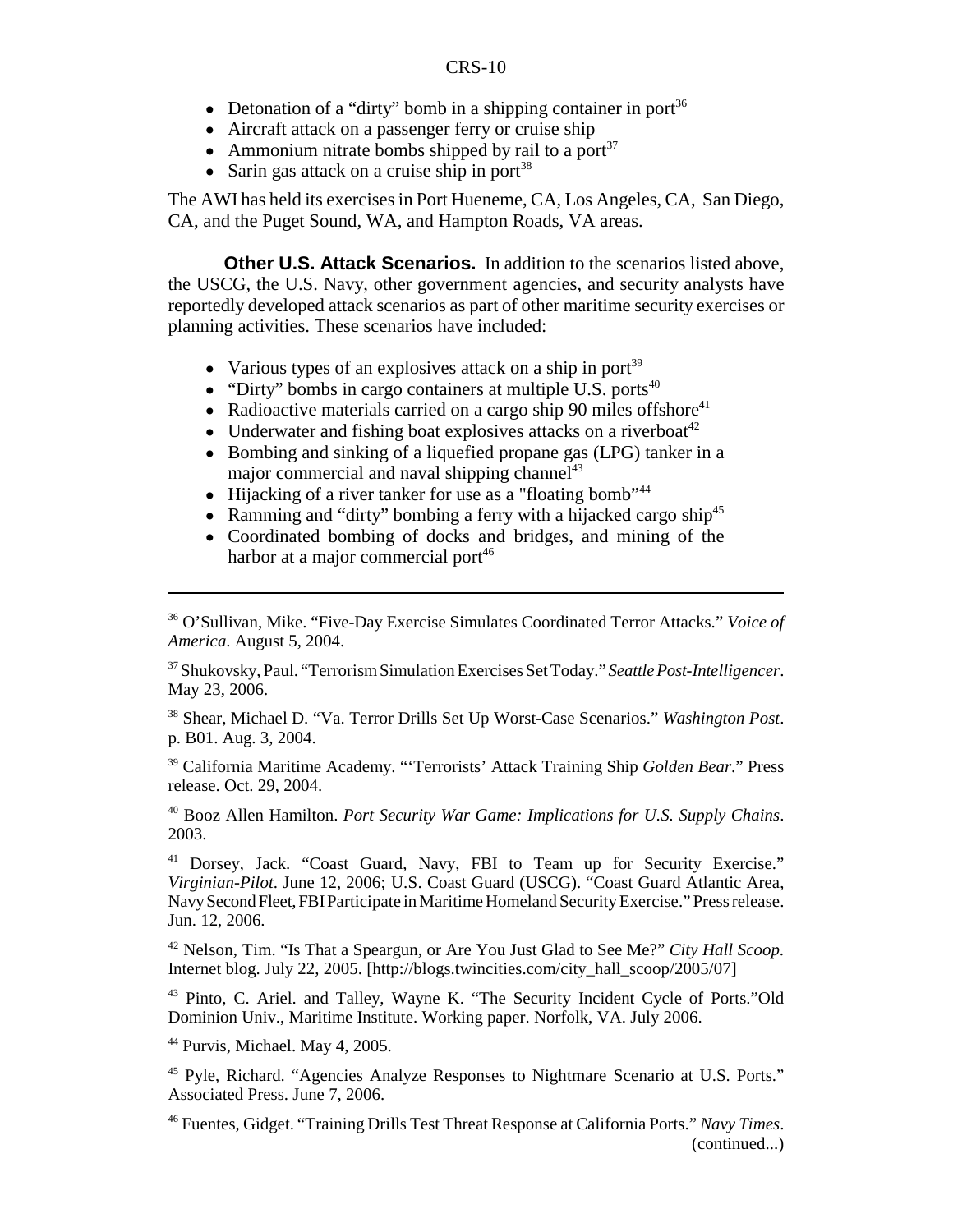$\bullet$  Attack on a liquefied natural gas (LNG) terminal and tanker in port<sup>47</sup>

Again, although these exercises may have been conducted independently of one another, they encompass a broad range of potential attack scenarios.

**Overseas Exercises.** Apart from exercises in U.S. territorial waters, the U.S. Navy, USCG, and other federal agencies participate in maritime security exercises overseas, often in cooperation with other countries. For example, in 2006, the U.S. Navy and USCG joined with the Thai Navy and other international participants in simulating the hijacking of a vessel with military cargo in the Strait of Malacca.48 In 2006, the U.S. Navy also participated in a multi-national maritime exercise involving the hypothetical placement of sea mines by terrorists in coastal waters of the South China Sea.<sup>49</sup> In 2003, the U.S., Japanese, Australian, and French Navies conducted an exercise involving the seizure of illegal WMD-related cargo aboard a commercial vessel in the Coral Sea.50 These are only three illustrations of what appear to be numerous maritime counter-terrorism exercises carried out by U.S. agencies around the world over the past five years.

**Emphasizing Scenario Diversity.** Based on the scenario summaries above, it appears that the USCG, the U.S. Navy, and other agencies have structured their maritime terrorism exercises in a manner that addresses diverse terrorism scenarios across many ports. Given that the PortSTEP, AMSTEP, and AWI programs, in particular, are geared toward training and evaluation, there are logical reasons they would employ such diverse scenarios. The PortSTEP program, for example, states that its exercises "are scaled and tailored to each specific port's needs" based on the recommendations of individual Area Maritime Security Committees.<sup>51</sup> Since many aspects of terrorism prevention and response (e.g., communications) are common to a range of attack scenarios in a given port area, the choice of one scenario or another may reveal similar things about security plan performance. Scenario diversity also maximizes the operational and geographical experience among senior U.S. agency planners in an environment of great uncertainty about future maritime terror attacks. Emergency responders may therefore be more likely to have at least some level of preparedness for any kind of maritime attack, anywhere.

49 "Navy Takes in Pacific Exercise." Associated Press. June 07, 2006.

 $46$  (...continued)

June 13, 2005.

<sup>47</sup> Daniel, Mac. "Drill Will be Gauge of Terror Readiness." *Boston Globe*. Aug. 29, 2006.

<sup>48</sup> Baxter, Edward. "Thai Forces Board Button in Maritime Security Exercise." U.S. Military Sealift Command. Press release. May 22, 2006.

<sup>50 &</sup>quot;Anti-Weapons Marine Exercise to Target 'Japanese' Vessel." Agence France-Presse. Sept. 09, 2003.

<sup>&</sup>lt;sup>51</sup> Transportation Security Admin. (TSA). "PortSTEP: Mission and Goals." Web page. Aug. 1, 2006. [http://www.tsa.gov/what\_we\_do/layers/portstep/editorial\_with\_table\_0060.shtm]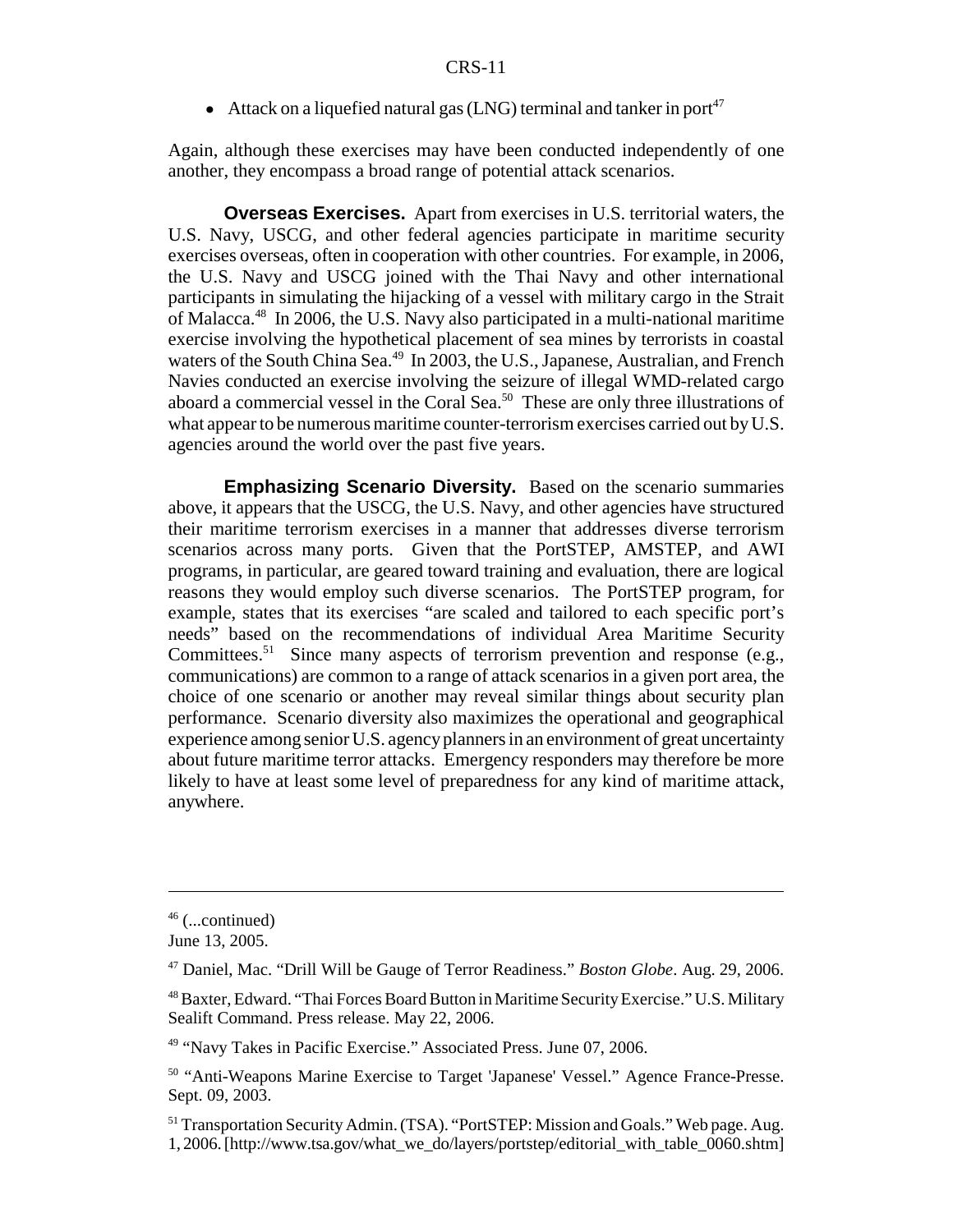Terrorism scenario diversity is also relatively simple, with a limited need for complex and time consuming risk assessments to establish scenario priorities. The only key requirement common to all of the aforementioned scenarios appears to be credibility, or, as stated in USCG port security guidelines, that they be "within the realm of possibility and, at a minimum, address known capabilities and intents as evidenced by past events and available intelligence."<sup>52</sup> It may be sufficient, therefore, that scenarios are credible and meet the particular needs of local port security officials, not that they are demonstrably more or less critical than one another.<sup>53</sup> The principal disadvantage of a diverse scenarios approach is that it may devote too many security resources to relatively unlikely scenarios and not enough to more likely ones. An alternative approach, for example, might be to conduct repeated exercises involving only a few high-consequence scenarios (e.g., container WMDs) and only in the largest or most populous U.S. ports.

#### **DHS Port Security Grants**

The Department of Homeland Security (DHS) initiated its Port Security Grant Program (PSGP) in 2002 to provide competitive security enhancement grants to U.S. ports. The PSGP awarded approximately \$870 million in port security grants by the end of 2006.<sup>54</sup>

The first four rounds of PSGP grants appear to have been awarded in a manner consistent with the "broad scenarios" approach described above. For example, the DHS awarded round two grants to over 125 U.S. port areas ranging from major ports such as Baltimore, MD, Houston, TX, and Long Beach, CA, to relatively minor ones, such as Christiansted, VI, Fernandina Beach, FL, and Homer, AK. These awards also appear to have been granted for protection of a wide range of potential terrorist targets, including container terminals, rail yards, sightseeing vessels, ferries, chemical plants, energy facilities, and port operations.<sup>55</sup> Consistent with this conclusion, a 2005 review of the PSGP by the DHS Inspector General determined, among other findings, that "the evaluation and selection process focused on awarding funds to as many applicants as possible."56 According to the report, this focus was influenced by tension between the "fair and equitable" award criteria mandated under the MTSA and the competitive criteria mandated under TSA appropriations. The report also noted, that PSGP awards were not based on a

<sup>&</sup>lt;sup>52</sup> U.S. Coast Guard (USCG). "Guidelines for Port Security Committees, and Port Security Plans Required for U.S. Ports." Navigation and Vessel Inspection Circular No. 902. Sept. 30, 2002. p.13.

<sup>53</sup> According to a PortSTEP official, the USCG did rank U.S. ports based on risk, but the selection of ports for the program was based on broader criteria, including port diversity.

<sup>&</sup>lt;sup>54</sup> This figure includes \$75 million in port security grants awarded under the DHS's Urban Area Security Initiative in FY2003.

<sup>55</sup> Transportation Security Administration (TSA). Port Security Grant Program Awards, Round 2. June 12, 2003. Available at [http://www.aapa-ports.org/govrelations/attachA.doc].

<sup>56</sup> Dept. of Homeland Security, Office of Inspector General. *Review of the Port Security Grant Program*. OIG-05-10 Jan. 2005. p. 17.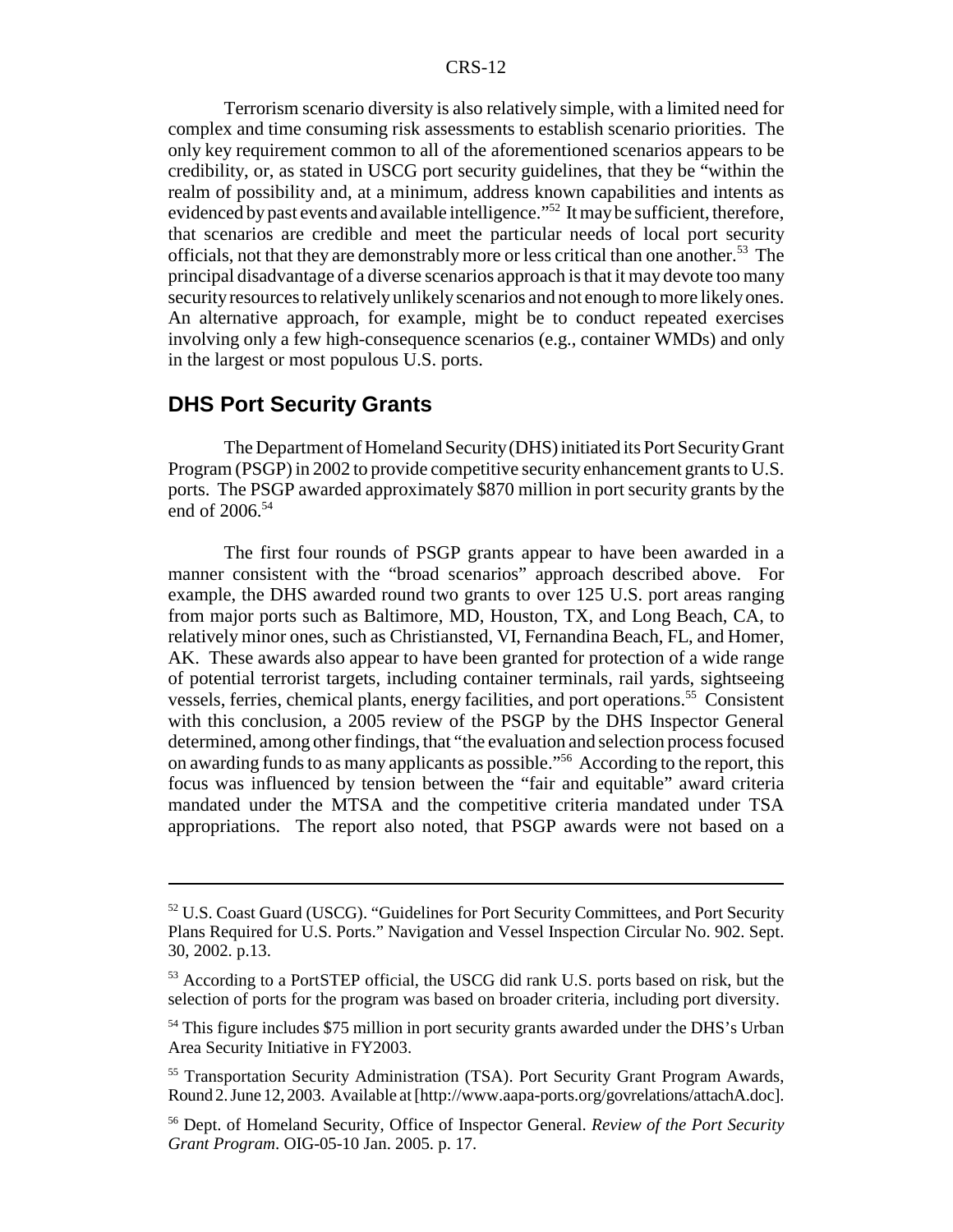national risk assessment because a mechanism to perform such an assessment did not yet exist within TSA.<sup>57</sup>

In 2005, the DHS began to award PSGP grants on a more selective basis as determined by the agency's new national assessment and ranking of port risk. For its fifth round in 2005, the DHS evaluated the 129 largest U.S. ports using a riskbased formula to identify 66 ports eligible to apply for the grants. DHS subject matter experts further reviewed and prioritized grant applications within this pool of eligible ports based on specific risk scenario, among other factors. Note that the PSGP round five grant application materials state that the program

places a strong emphasis on prevention and detection relative to improvised explosive devices (IEDs), as well as chemical, biological, radiological, and nuclear devices.... Of great concern to port security are IEDs delivered via small craft, underwater and in vehicles on ferries. Areas of focus for grantees should include protection of facilities such as public cruise lines, ferry terminals, and vessels from tampering and attack.<sup>58</sup>

PSGP round five awards were granted to 36 ports, predominantly the largest U.S. ports in terms of cargo tonnage or passenger traffic. According to the DHS, this approach was intended to allocate grant resources according to the overall risk among eligible ports and to fund projects with the greatest potential to reduce the risk of "high-priority" threats.<sup>59</sup>

The PSGP's round six grant eligibility was expanded to what the DHS has determined are the nation's 100 "most critical" ports  $^{60}$  This was an apparent reversal of the program's strategic shift in round five which focused on larger ports. On the other hand, the PSGP round six grant application materials also appeared to focus on a smaller range of specific attack scenarios, placing a "strong emphasis" only on improvised explosive devices (IED) placed underwater, in vehicles on ferries, or in small craft and not on chemical, biological, radiological, and nuclear devices, as stated in round five.<sup>61</sup> According to press reports, the Coast Guard's Maritime Security Risk Assessment Model (MSRAM), which was used by the DHS to help evaluate its 2006 grant program applications, dealt only with "plausible" scenarios, such as small boat attacks on oil terminals, and did not attempt to evaluate the consequences of attacks using weapons of mass destruction.<sup> $62$ </sup> Projects which

<sup>57</sup> Ibid.

<sup>&</sup>lt;sup>58</sup> Dept. of Homeland Security. "FY2005 Port Security Grant Program." Fact sheet. May 13, 2005.

<sup>59</sup> Dept. of Homeland Security, Office of Inspector General. *Follow Up Review of the Port Security Grant Program*. OIG-06-24 Feb. 2006 (Revised). p. 5.

<sup>60</sup> Dept. of Homeland Security. "FY2006 Port Security Grant Program." Fact sheet. July 7, 2006. p. 1.

 $61$  Ibid, p. 2.

<sup>62</sup> Edmonson, R.G. "Coast Guard: Risk-Assessment Tools Aid Consistency." *Pacific Shipper*. Oct. 27, 2006. Numerical ratings from the MSRAM program reportedly accounted (continued...)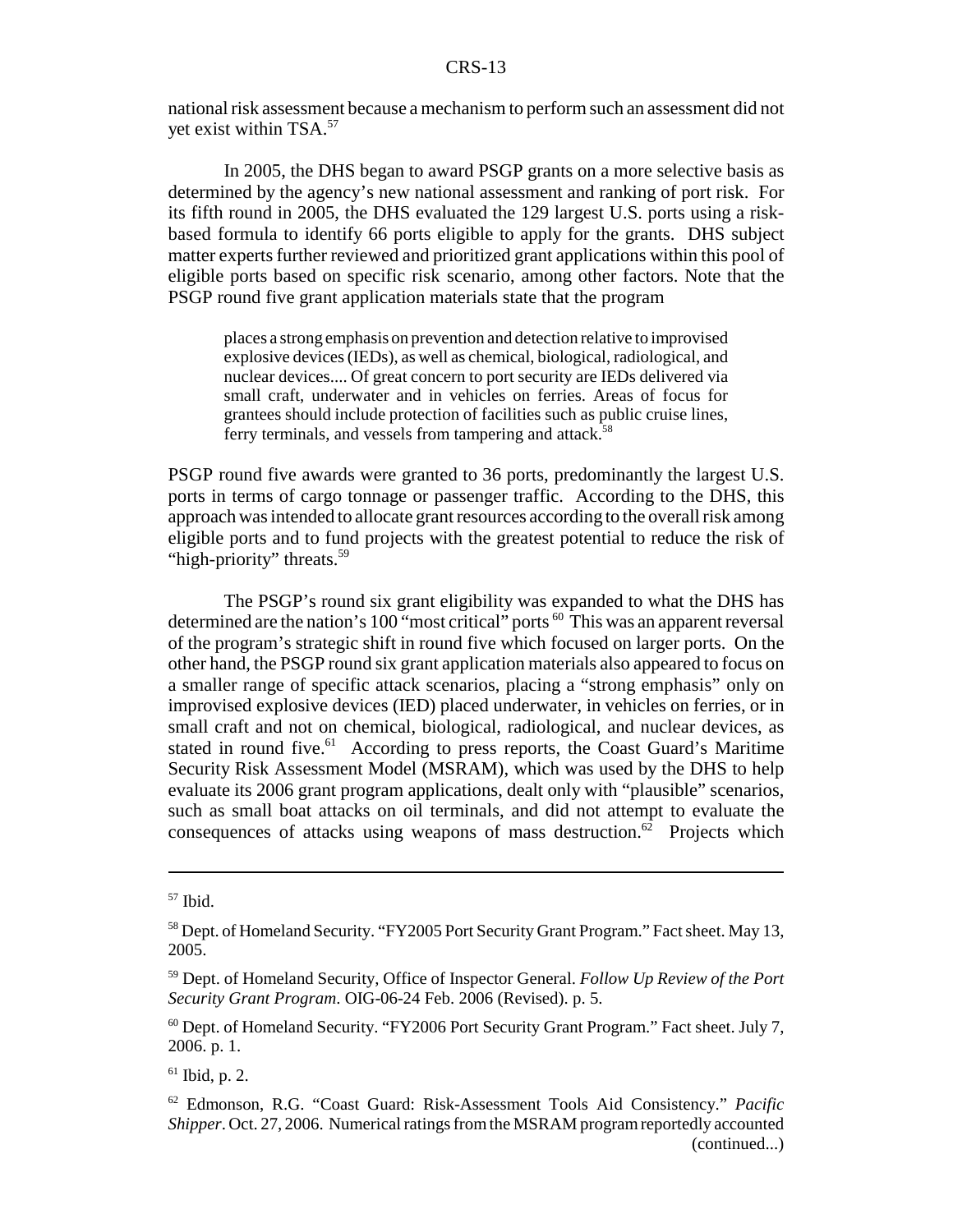#### CRS-14

demonstrated enhanced "Maritime Domain Awareness" such as access controls and standardized credentialing, command and control, communications, and intelligence sharing and analysis were added as an additional criteria for reviewing grant applications in round six. PSGP round six awards were granted to 50 ports of the 100 eligible to apply.

**Emphasizing High Priority Scenarios.** The PSGP's current focus on specific types of weapons and targets and on the nation's largest ports demonstrates an approach to the "unlimited scenarios" problem which emphasizes key scenarios. While not excluding other scenarios, the PSGP round six application materials appear to narrow down priority scenarios in terms of locations (major ports), targets (ferries and cruise ships), and tactics (IED's). Port Security officials have also focused on priority scenarios, although not necessarily the same stated by the PSGP.

There are ... a number of threat concerns that are believed to be more likely and therefore are the ones that most maritime security programs today are built around. These include the use of ports or vessels as a means to smuggle weapons of mass destruction or terrorist operatives into the United States, the use of ships as a weapon to attack critical infrastructure, the scuttling of ships in major shipping channels and terrorist attacks on ships such as ferries or oil tankers. $63$ 

As indicated by DHS, the priority scenarios approach has the advantage of applying the nation's limited maritime security resources against terrorism attack scenarios of greatest relative concern based on intelligence and risk assessment. The approach may also create potentially beneficial competition among grant applicants seeking funds for similar security activities in different ports. It reflects the DHS's move towards risk-based distribution of all homeland security grants, maritime and nonmaritime, as recommended by the  $9/11$  Commission.<sup>64</sup>

One significant disadvantage of emphasizing priority scenarios is dependence upon intelligence and risk assessment in an environment where neither may be robust. As the President's *National Strategy for Homeland Security* stated in 2002, "the ambiguous nature of most intelligence on terrorist threats means that ... decisions must often be made in conditions of great uncertainty.<sup>565</sup> To the extent that priority attack scenarios identified by DHS or port security officials are not the right ones, serious threats to U.S. maritime security may remain. Perhaps predictably, there appears to be disagreement among security analysts about the credibility and

 $62$  (...continued)

for 25% of port security grant applicants' overall application score in round six.

<sup>63</sup> Rooney, Beth. Manager of Port Security, Port Authority of NY and NJ. Statement before the House Government Reform Committee, Government Management Finance and Accountability Subcommittee. July 10, 2006.

<sup>64</sup> For more information see CRS Report RL33583, *Homeland Security Grants: Evolution of Program Guidance and Grant Allocation Methods*, by Shawn Reese.

<sup>65</sup> U.S. Office of Homeland Security. *National Strategy for Homeland Security.* July 16, 2002.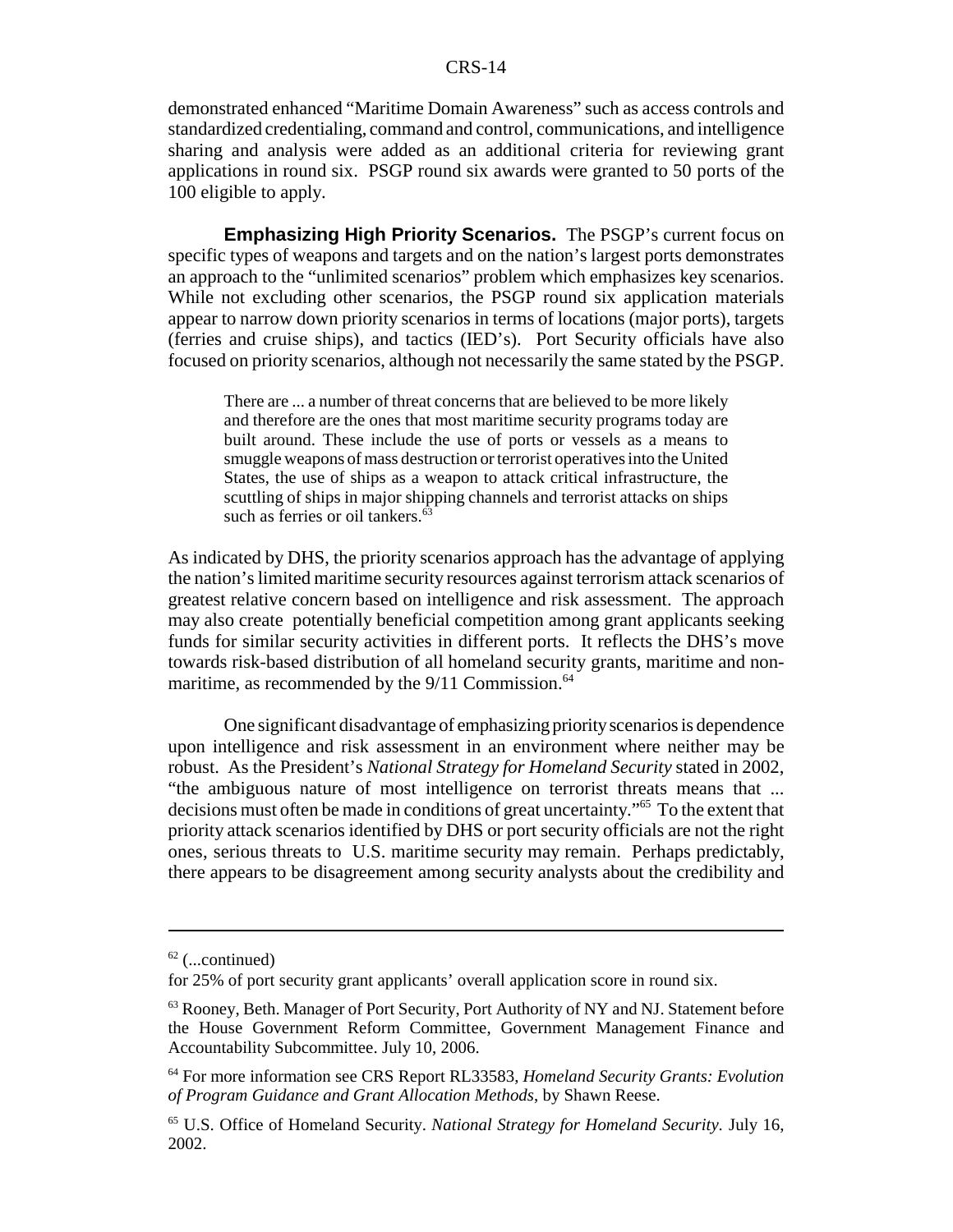likelihood of specific attack scenarios frequently cited in maritime security policy discussions. Specific examples are discussed in the following section.

#### **Likelihood of U.S. Maritime Terrorist Attacks**

Clear perspectives on the likelihood of specific types of maritime terrorist attacks are essential for prioritizing the nation's maritime anti-terrorism activities. Especially when security policies seek to concentrate resources against a relatively limited number of terrorism scenarios, as appears to be the case for DHS port security grants, the responsible agencies must be confident that these scenarios are credible and do, indeed, pose the greatest threat to the United States. In practice, however, there has been considerable public debate about the likelihood of scenarios frequently identified as having high priority by federal policy makers. As a 2006 RAND study of maritime security concluded "many perceptions of maritime terrorism risks do not align with the reality of threats and vulnerabilities."66 The following section discusses perceptions and uncertainties pertaining to three prominent maritime attack scenarios, including nuclear or "dirty" bombs smuggled in shipping containers, liquefied natural gas (LNG) tanker attacks, and attacks on passenger ferries.

#### **The "Bomb in a Box" Scenario**

**Type of Bomb.** The Bush Administration's *National Strategy for Maritime Security* states that "WMD issues are of the greatest concern since the maritime domain is the likely venue by which WMD will be brought into the United States."67 One arms control expert believes that, under current maritime security practices, the likelihood of such an attack within the decade "is more likely than not."<sup>68</sup> According to a press report, the operations and emergency management director for the Port of Los Angeles has stated that the probability of a nuclear attack at his port is "not low," and that measures to prevent such an attack are the port's top priority.<sup>69</sup>

Although much attention is paid to the threat of nuclear terrorism, there are divergent opinions about the likelihood of a terrorist group such as al Qaeda constructing or otherwise obtaining a workable nuclear weapon.<sup>70</sup> Expert estimates of the probability of terrorists obtaining a nuclear device have ranged from 50% to

<sup>&</sup>lt;sup>66</sup> Greenberg, Michael D., Chalk, Pete, Willis, Henry H., Khilko, Ivan. and Ortiz, David S.; *Maritime Terrorism: Risk and Liability.* RAND Center for Terrorism Risk Management Policy. 2006. p. xxi.

<sup>67</sup> Executive Office of the President. *The National Strategy for Maritime Security*. September 20, 2005. p. 4.

<sup>68</sup> Allison, Graham. Remarks on "CNN Presents: Nuclear Terror." *CNN Presents*. Broadcast transcript. Sept. 12, 2004. [http://transcripts.cnn.com/TRANSCRIPTS/0409/12/cp.00.html].

<sup>69</sup> Gorman, Siobhan and Sydney J. Freedberg, Jr. "Early Warning." *The National Journal*. June 11, 2005.

<sup>70</sup> For further analysis on this topic, see CRS Report RS21293, *Terrorist Nuclear Attacks on Seaports: Threat and Response*, by Jonathan Medalia.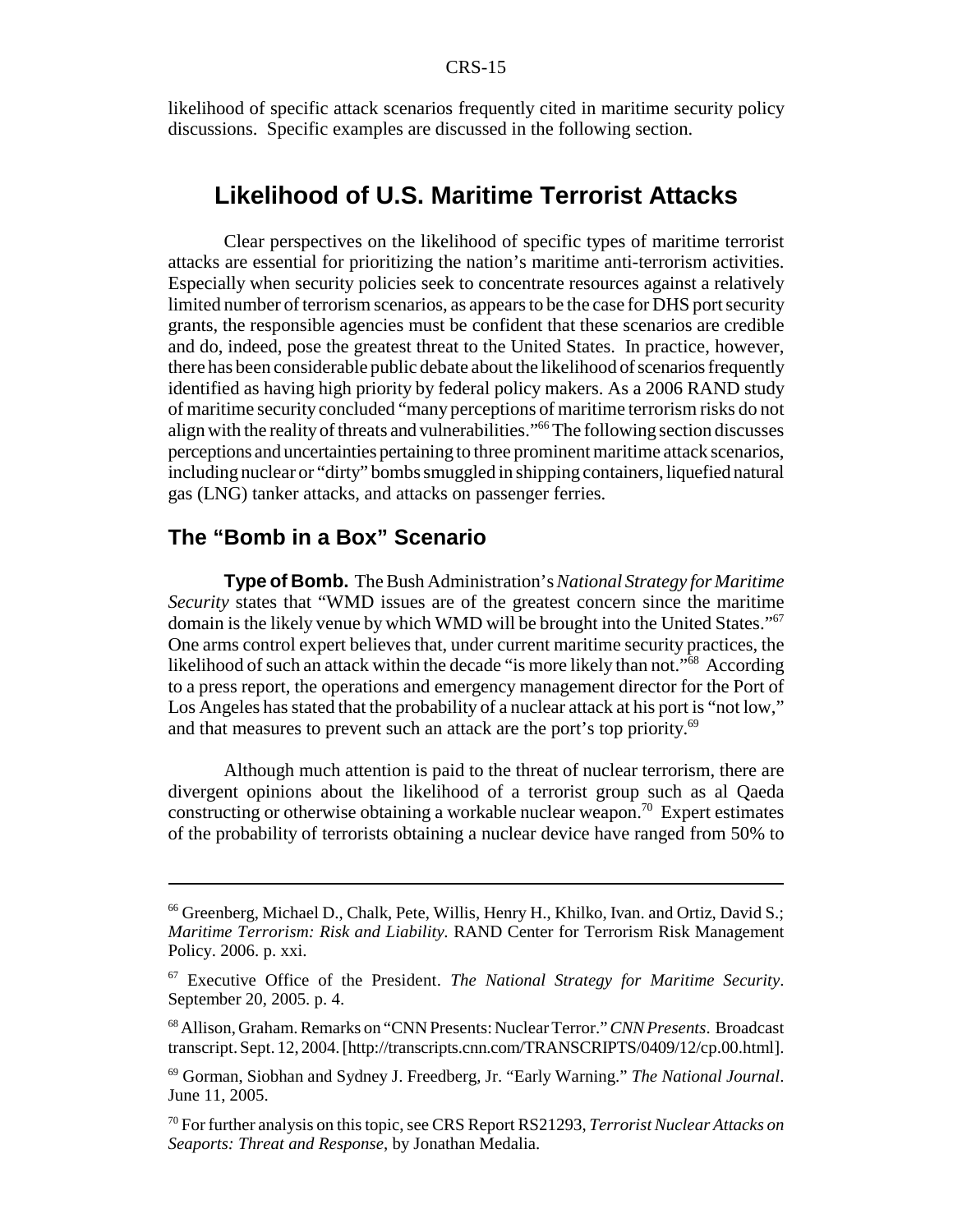less than  $1\%$ <sup>71</sup> Among other challenges to obtaining such a device, experts believe it unlikely that countries with nuclear weapons or materials would knowingly supply them to a terrorist group.<sup>72</sup> It also may be technically difficult to successfully detonate such a nuclear device. North Korea experienced technical failures in conducting its 2006 nuclear weapons test, and this test took place under highly controlled conditions.<sup>73</sup> Attempting to detonate a nuclear device in a maritime terror attack could pose even greater operational challenges. Consistent with these perspectives, Secretary of Homeland Security Michael Chertoff has stated, "I don't think that in the near term there's a significant likelihood of a traditional nuclear device being detonated" in the United States.<sup>74</sup>

Other experts concede that evaluating the likelihood of nuclear terrorism is inherently uncertain, but that such potential attacks warrant attention even if they are unlikely.

The probability of a terrorist attack with an actual nuclear weapon cannot be reliably estimated, and it is surely lower than the probability of virtually any other type of terrorist attack. But the devastation from such an attack would be so overwhelming that, based on expected damages — the probability multiplied by the consequences — this threat must be considered one of the greatest dangers America faces....75

Terrorist attacks on U.S. ports with radiological dispersion devices ("dirty" bombs) is also considered among the gravest maritime terrorism scenarios.<sup>76</sup> A 2003 simulation of a series of such attacks concluded that they "could cripple global trade and have a devastating impact on the nation's economy."77 Many terrorism analysts view such a dirty bomb attack as relatively likely. In a 2005 survey, for example, nuclear non-proliferation experts expressed their beliefs (on average) that there was a 25% chance of a dirty bomb attack in the United States by 2010 and a 40% chance

<sup>71</sup> Hegland, Corine and Webb, Greg. "The Threat," *National Journal.* April 15, 2005. [http://nationaljournal.com/members/news/2005/04/0415nj1.htm#]; Senator Richard G. Lugar. "The Lugar Survey on Proliferation Threats and Responses." June 2005. p. 6. [http://lugar.senate.gov/reports/NPSurvey.pdf]

<sup>72</sup> Bunn, Matthew and Weir, Anthony. *Securing the Bomb 2006*. John F. Kennedy School of Government Harvard University. Commissioned by the Nuclear Threat Initiative. July 2006. p. 29.

<sup>73</sup> Collins, Graham P. "Kim's Big Fizzle: The Physics Behind A Nuclear Dud." *Scientific American*. Jan. 2007.

<sup>&</sup>lt;sup>74</sup> Department of Homeland Security (DHS). Remarks by Secretary of Homeland Security Michael Chertoff at George Mason University. Fairfax, VA. April 26, 2006.

<sup>75</sup> de Rugy, Veronique. "Is Port Security Spending Making Us Safer?" American Enterprise Institute. Working Paper #115. Sept. 7, 2005. p. 8.

<sup>76</sup> For further information on dirty bombs, see CRS Report RS21528, *Terrorist 'Dirty Bombs': A Brief Primer,* by Jonathan Medalia.

<sup>77</sup> Ibid. Booz Allen Hamilton. 2003. p. 1.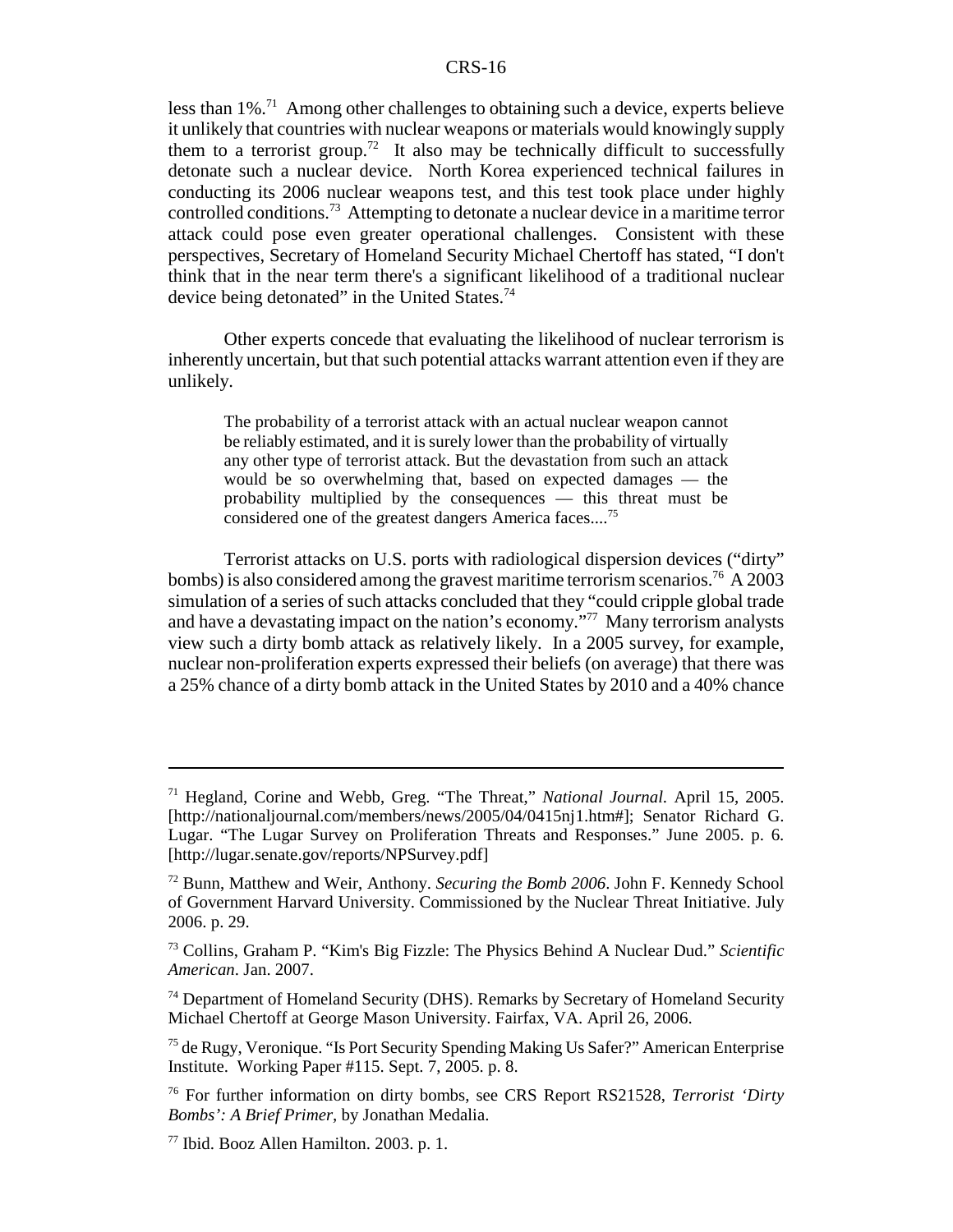of such an attack by 2015.78 Studies suggest that the materials required to make a dirty bomb may be widely available and poorly controlled internationally.<sup>79</sup> According to some press reports, U.S. and British intelligence agencies have reportedly concluded that Al Qaeda has succeeded in making such a bomb.<sup>80</sup> Port operators have testified before Congress that they believe "it is just a question of time" before terrorists with dirty bombs successfully attack a U.S. port.<sup>8</sup>

Although many experts consider attacks with dirty bombs among the most likely maritime terrorism scenarios, other experts dispute this conclusion. Scientists have long questioned whether terrorists could actually build a dirty bomb with catastrophic potential since handling the necessary radioactive materials could cause severe burns and would likely expose the builders to lethal doses of radiation.<sup>82</sup> Building and transporting such a bomb safely and to avoid detection would likely require so much shielding that it would be "nearly impossible" to move.<sup>83</sup> Weaker dirty bombs made from less radioactive (and more common) materials would be easier to build and deploy, but would have a much smaller physical impact and would likely cause few human casualties. Consequently, some analysts argue that terrorists will forego dirty bombs, restricting themselves to the use of more conventional explosives.<sup>84</sup> In support of this argument, analysts point to the fact that there have been no U.S. dirty bomb attacks, notwithstanding the supposed ease of perpetrating such attacks. $85$  They also note that the 2005 U.S. indictment of alleged "dirty" bomber" Jose Padilla, in fact, contained no evidence of, or references to, a dirty bomb plot.<sup>86</sup>

80 Mayer, Josh. "Al Qaeda Feared to Have Dirty Bombs." *Los Angeles Times*. Feb. 8, 2003. p. 1.

<sup>81</sup> Gilbert, Gary. Senior V.P., Hutchison Port Holdings. Statement before the Senate Homeland Security and Governmental Affairs Committee, Permanent Investigations Subcommittee. March 30, 2006.

<sup>82</sup> Singer, S. Fred., Hoover Institution, Stanford Univ. "Nuclear Terrorism: Facts and Fantasies." Washington Times. (Commentary). April 5, 2002.

<sup>83</sup> *"Dirty Bomb" Fact Sheet.* Center for International Security and Cooperation, Stanford University. Oct. 2006. [http://iis-db.stanford.edu/pubs/20769/dirty\_bomb\_facts.pdf]

84 Burgess, Mark. "Pascal's New Wager: The Dirty Bomb Threat Heightens." Center for Defense Information. Washington. Feb. 4, 2003. [http://www.cdi.org /terrorism/dirty-bomb.cfm]

<sup>&</sup>lt;sup>78</sup> Senator Richard G. Lugar. "The Lugar Survey on Proliferation Threats and Responses." June 2005. p. 6. [http://lugar.senate.gov/reports/NPSurvey.pdf]

<sup>79</sup> Government Accountability Office (GAO). *Nuclear Nonproliferation: U.S. and International Assistance Efforts to Control Sealed Radioactive Sources Need Strengthening*. GAO-03-638. May 16, 2003. p. 65.

<sup>85</sup> Sterngold, James. "Assessing the Risk of Nuclear Terrorism" *San Francisco Chronicle*. April 18, 2004.; Dotinga, Randy. "After the Beep, Exit the Premises." *Wired News.* May 6, 2004. [http://www.wired.com/news/technology/1,63328-0.html]

<sup>86</sup> Taylor, Guy. "Padilla Case Mum on 'Dirty Bomb'." *Washington Times*. Nov. 24, 2005. p. A03.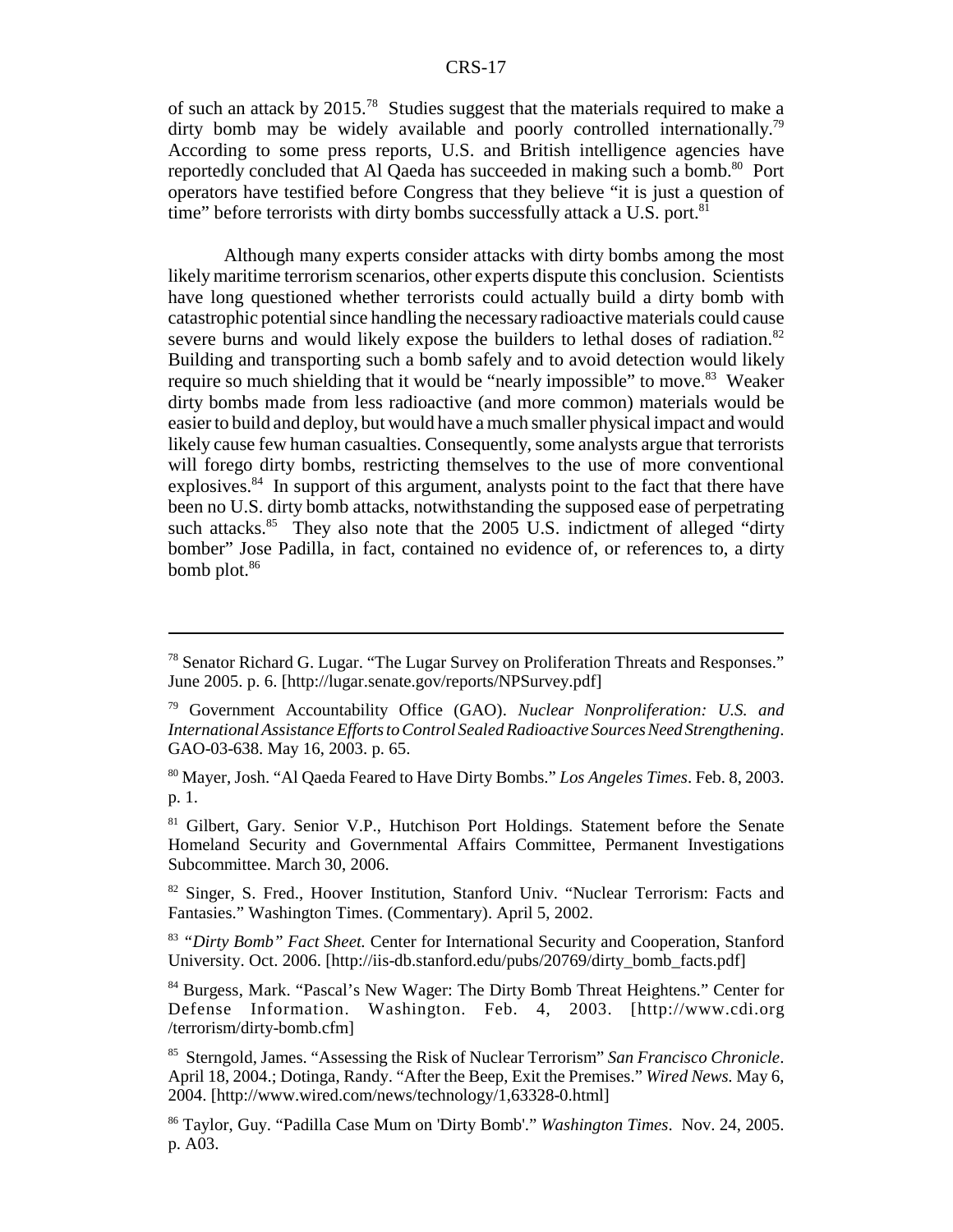Faced with contradictory perspectives on the likelihood of a dirty bomb attack scenario at a U.S. port, analysts and policy makers draw qualified conclusions about such an attack. If a "weak" dirty bomb attack is more likely than a "strong" one, but a weak attack will have limited effects, it is unclear whether such an attack would meet terrorist objectives. On the other hand, the effects on the general public of any dirty bomb attack, even a weak one, may be great enough to motivate potential attackers. As one analyst has stated, notwithstanding the challenges to dirty bombers, "the chances of a dirty bomb being deployed by al Qaeda cannot be discounted... Given the exponential psychological and economic effects of such a weapon, the benefits of deploying one may far outweigh the costs and difficulties entailed in its construction."<sup>87</sup>

**Method of Delivery.** The potential smuggling and detonation of a nuclear or dirty bomb device in a shipping container at a U.S. port is one of the threats most specifically and frequently mentioned by legislators in the context of maritime security.<sup>88</sup> Shipping containers may be particularly vulnerable to terrorist infiltration compared to other types of cargo for three reasons. First, shipping containers are relatively large. They come in standard sizes from 20 to 53 feet long, although the most common are 40 feet or longer—about the size of a truck semi-trailer. Second, the containers on any given ship are packed at the factories or warehouses of many different companies that can be dispersed far and wide from the loading port, making it impossible for government authorities to ensure that only legitimate cargo has been packed. Third, the containers are typically trucked to the port of loading, during which the integrity of the shipments rests entirely on the trustworthiness or due diligence of the truck drivers. A maritime security expert at the Council on Foreign Relations, who is a former Commandant of the U.S. Coast Guard, outlines a scenario that most concerns him:

Let me share with you the terrorist scenario that most keeps me awake at night.... A container of athletic foot wear for a name brand company is loaded at a manufacturing plant in Surabaya, Indonesia. The container doors are shut and a mechanical seal is put into the door pad-eyes. These designer sneakers are destined for retail stores in malls across America. The container and seal numbers are recorded at the factory. A local truck driver, sympathetic to al Qaeda picks up the container. On the way to the port, he turns into an alleyway and backs up the truck at a nondescript warehouse where a small team of operatives pry loose one of the door hinges to open the container so that they can gain access to the shipment. Some of the sneakers are removed and in their place, the operatives load a dirty bomb wrapped in lead shielding, and they then refasten the door.

Other analysts assert that, if terrorists were to attempt a nuclear or dirty bomb attack in a U.S. port, they would be unlikely to do so using a shipping container because it would put the device beyond a terrorist group's control. These analysts

<sup>87</sup> Burgess, Mark. Feb. 4, 2003.

<sup>88</sup> See, for example, Hon. Edward J. Markey. "Rep. Markey Urges Scanning for Nuclear Devices in Container Ships Before They Arrive at U.S. Ports." Press release. Sept. 28, 2006; Office of Senator Patty Murray. "Cargo Security: Floor Remarks by Senator Patty Murray Introducing the GreenLane Bill for Senate Consideration." Press release. Sept. 7, 2006.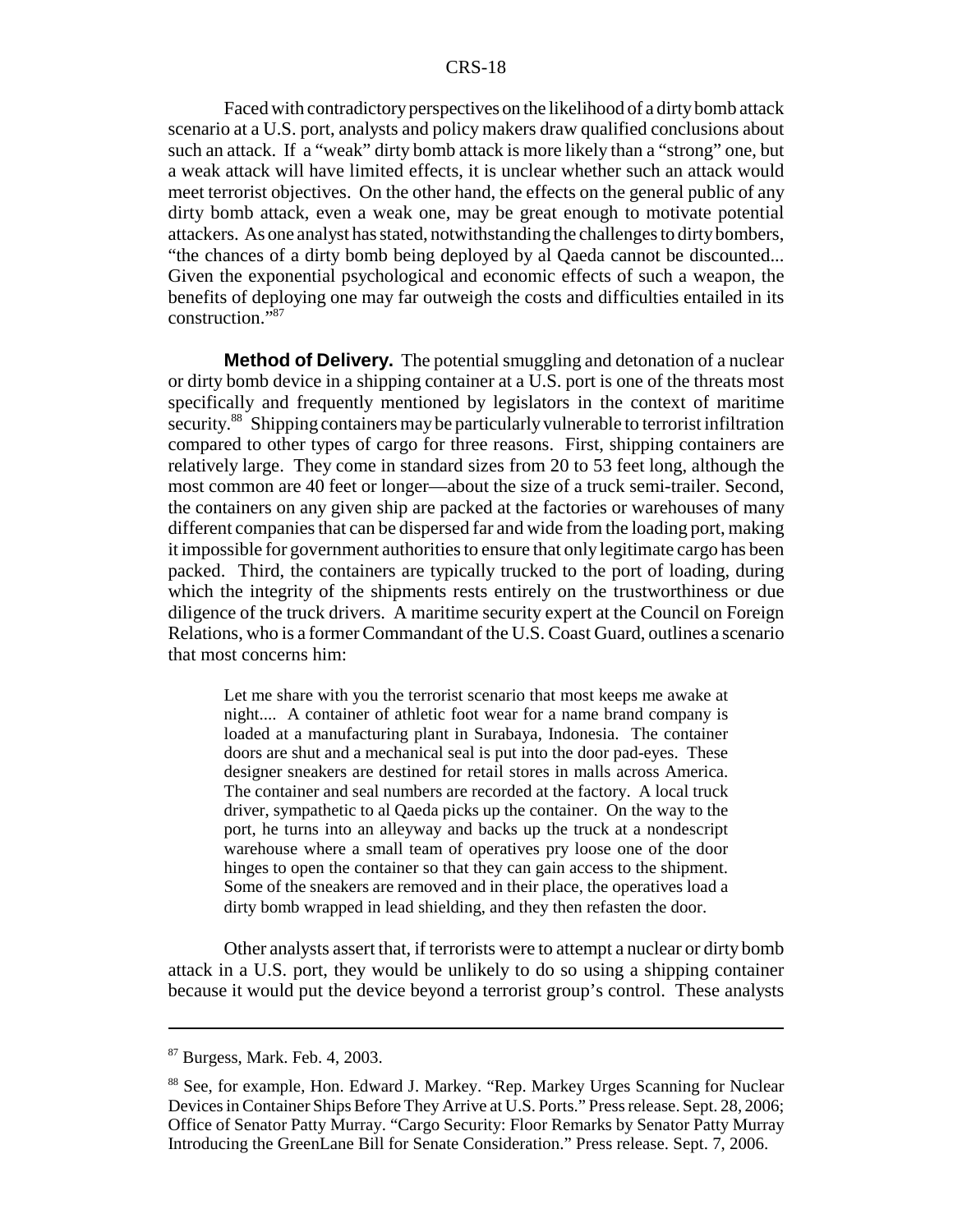question whether the container shipping system offers the routing or scheduling precision required by terrorists to position the bomb in the right place at the right time. Other observers assert that some types of non-containerized cargo could also be used for smuggling a bomb.<sup>89</sup> The manager of port security at the Port Authority of New York and New Jersey states that their biggest concern is roll-on/roll-off cargo (ships that carry automobiles, trucks, and other vehicles).<sup>90</sup> Non-containerized cargo is more plentiful. By tonnage, containers carry only 11% of U.S. overseas waterborne trade<sup>91</sup> and container ships account for about one in every three U.S. port calls.<sup>92</sup> Other types of cargo also face less security screening.<sup>93</sup> Relatively lowvalue cargo might be targeted if terrorists perceive it receives less attention from U.S. Coast Guard and customs officials. For instance, a federal official familiar with New York harbor, pointing to a scrap metal terminal in Jersey City, stated the following to a reporter, "If I wanted to bring an atomic bomb into the port, I'd do it through that scrap operation."<sup>94</sup>

The Government Accountability Office (GAO) investigated the potential for maritime terrorists to use weapons of mass destruction (WMDs) in 2005. In its report, the GAO states that

An extensive body of work on this subject by the Federal Bureau of Investigation and academic, think tank, and business organizations concluded that while the likelihood of such use of containers is considered low, the movement of oceangoing containerized cargo is vulnerable to some form of terrorist action. Such action, including attempts to smuggle either fully assembled weapons of mass destruction or their individual components, could lead to widespread death and damage.<sup>95</sup>

<sup>&</sup>lt;sup>89</sup> For an analysis of smuggling a nuclear weapon in an oil tanker, see CRS Report RS21997, *Port and Maritime Security: Potential for Terrorist Nuclear Attack Using Oil Tankers,* by Jonathan Medalia.

 $90$  Ibid.

<sup>91</sup> U.S. Department of Transportation (DOT). *An Assessment of the U.S. Marine Transportation System.* Report to Congress. Sept. 1999.

<sup>92</sup> U.S. Maritime Administration (MARAD). *Vessel Calls at U.S. and World Ports 2005.* April 2006. p. 1.

<sup>&</sup>lt;sup>93</sup> Stables, Eleanor. "For Better Cargo Security, Government Needs to Think 'Outside the Box,' Experts Say." *CQ Homeland Security*. Oct. 1, 2006.

<sup>94</sup> Finnegan, William. "Watching the Waterfront." *The New Yorker.* June 19, 2006. p. 63.

<sup>95</sup> Government Accountability Office (GAO). *Cargo Security: Partnership Program Grants Importers Reduced Scrutiny With Limited Assurance of Improved Security.* GAO-05-404. March, 2005. p. 7.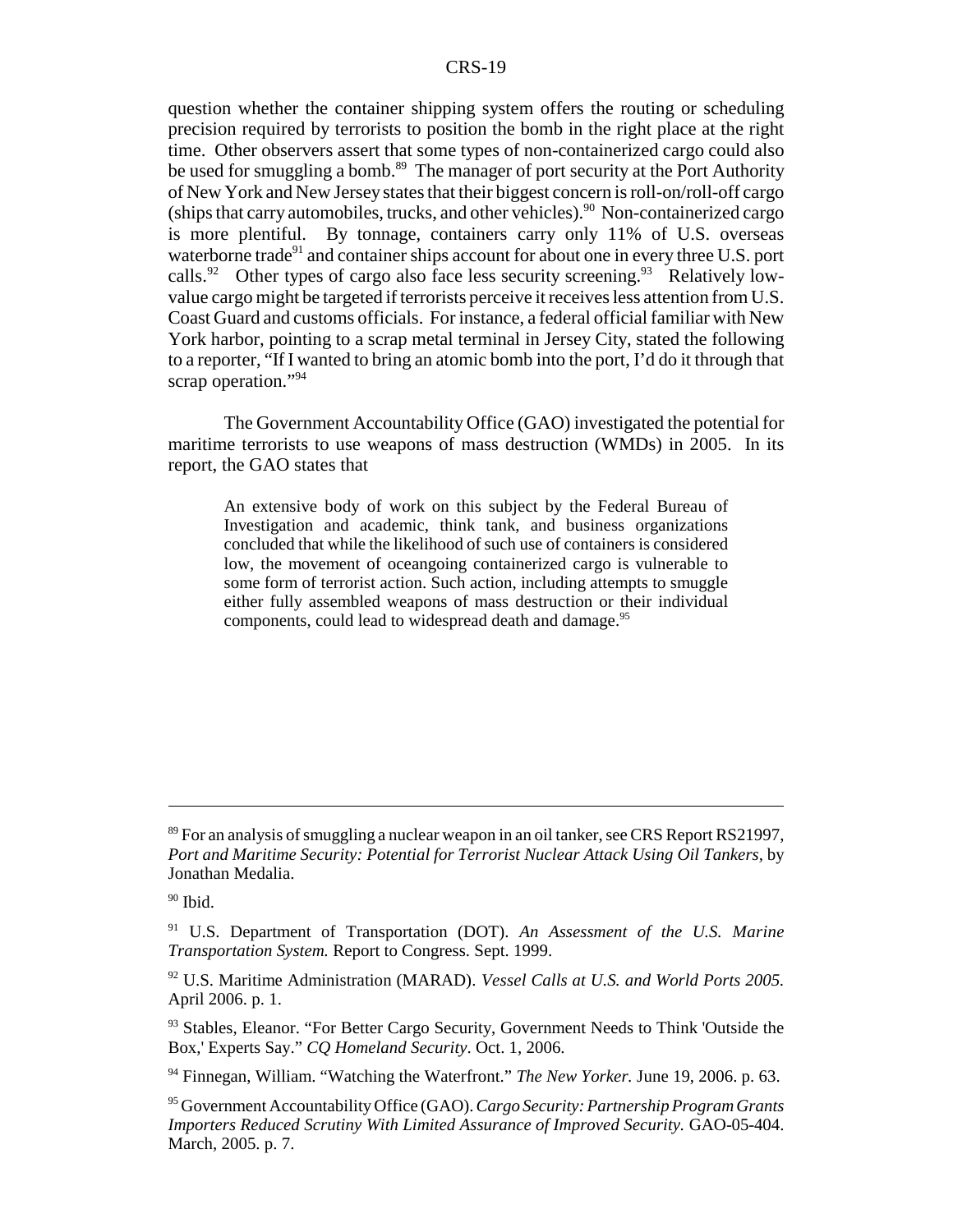#### **Liquefied Natural Gas (LNG) Tanker Attacks**

Potential terrorist attacks on LNG tankers in U.S. waters have been a key concern of policy makers in ports with LNG facilities because such attacks could cause catastrophic fires in port and nearby populated areas. The Coast Guard's FY2006 budget specifically requested funding for "additional boat crews and screening personnel at key LNG hubs."<sup>96</sup> To date, no LNG tanker or land-based LNG facility in the world has been attacked by terrorists. However, similar natural gas and oil assets have been favored terror targets internationally. The attack on the *Limburg*, although an oil tanker, is often cited as an indication of LNG tanker vulnerability. The Department of Homeland Security (DHS) specifically included LNG tankers among a list of potential terrorist targets in a security alert late in  $2003$ <sup>97</sup>. The DHS also reported that "in early 2001 there was some suspicion of possible associations between stowaways on Algerian flagged LNG tankers arriving in Boston and persons connected with the so-called 'Millennium Plot'" to bomb targets in the United States. While these suspicions could not be proved, DHS stated that "the risks associated with LNG shipments are real, and they can never be entirely eliminated."<sup>98</sup> A 2004 report by Sandia National Laboratories concluded that potential terrorist attacks on LNG tankers, could be considered "credible and possible."<sup>99</sup> The Sandia report identified LNG tankers as vulnerable to ramming, pre-placed explosives, insider takeover, hijacking, or external terrorist actions (such as a *Limburg*-type, missile or airplane attack).<sup>100</sup> Former Bush Administration counter-terrorism advisor Richard Clarke has asserted that terrorists have both the desire and capability to attack LNG shipping with the intention of harming the general population.<sup>101</sup>

Although they acknowledge the security information put forth by federal agencies, many experts believe that concern about threats to LNG tankers is overstated.102 In 2003, the head of one university research consortium remarked, for example, "from all the information we have ... we don't see LNG as likely or credible terrorist targets."103 Industry representatives argue that deliberately causing an LNG

99 Sandia National Laboratories (SNL). *Guidance on Risk Analysis and Safety Implications of a Large Liquefied Natural Gas (LNG) Spill Over Water*. SAND2004-6258. Albuquerque, NM. Dec. 2004. pp. 49-50.

100 SNL. Dec. 2004. pp. 61-62.

101 Clarke, Richard A., et al. *LNG Facilities in Urban Areas*. Good Harbor Consulting, LLC. Prepared for the Rhode Island Office of Attorney General. GHC-RI-0505A. May 2005.

<sup>102</sup> McLaughlin, J. "LNG is Nowhere Near as Dangerous as People Are Making it Out to Be." *Lloyd's List*. Feb. 8, 2005. p5.

<sup>96</sup> Dept. of Homeland Security (DHS). *Budget-in-Brief, Fiscal Year 2006*. [https://www.dhs.gov/xlibrary/assets/Budget\_BIB-FY2006.pdf].

 $97$  Office of Congressman Edward J. Markey. Personal communication with staff. Jan. 5, 2004.

<sup>&</sup>lt;sup>98</sup> Turner, Pamela J., Assistant Secretary for Legislative Affairs, Department of Homeland Security (DHS). Letter to U.S. Representative Edward Markey. April 15, 2004. p. 1.

<sup>103</sup> Behr, Peter. "Higher Gas Price Sets Stage for LNG." *Washington Post*. July 5, 2003. p. (continued...)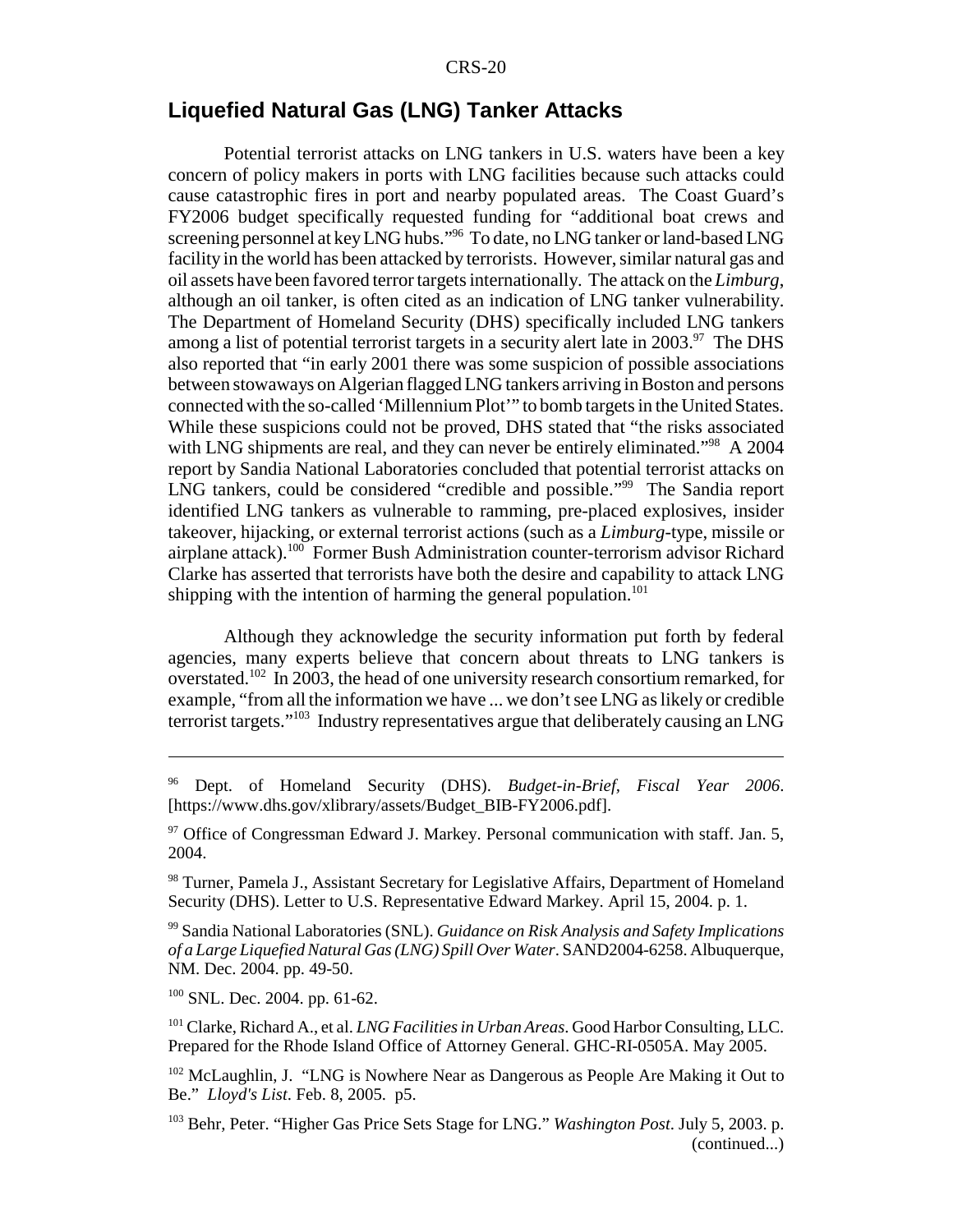catastrophe to injure people might be possible in theory, but would be extremely difficult to accomplish. Likewise, the Federal Energy Regulatory Commission (FERC) and other experts believe that LNG facilities are relatively secure compared to other hazardous chemical infrastructures which receives less public attention. In a December 2004 report, the FERC stated that

for a new LNG terminal proposal ... the perceived threat of a terrorist attack may be considered as highly probable to the local population. However, at the national level, potential terrorist targets are plentiful.... Many of these pose a similar or greater hazard to that of LNG.104

The FERC also remarked, however, that "unlike accidental causes, historical experience provides little guidance in estimating the probability of a terrorist attack on an LNG vessel or onshore storage facility."<sup>105</sup> Former Director of Central Intelligence, James Woolsey, has stated his belief that a terrorist attack on an LNG tanker in U.S. waters would be unlikely because its potential impacts would not be great enough compared to other potential targets.<sup>106</sup> LNG terminal operators which have conducted proprietary assessments of potential terrorist attacks against LNG tankers, have expressed similar views.<sup>107</sup> In a September, 2006, evaluation of a proposed LNG terminal in Long Island Sound, the USCG states that "there are currently no specific, credible threats against" the proposed LNG facility or tankers serving the facility.<sup>108</sup> The evaluation also notes, however, that the threat environment is dynamic and that some threats may be unknown.<sup>109</sup>

#### **Passenger Ferry Attacks**

Congressional policy makers frequently cite passenger ferries as a key maritime security concern. For example, in 2005, one Member of Congress stated that "there is a serious security gap in our ferry systems and we need to ensure that

 $103$  (...continued)

D<sub>10</sub>.

<sup>104</sup> Federal Energy Regulatory Commission (FERC). *Vista del Sol LNG Terminal Project, Draft Environmental Impact Statement*. FERC/EIS-0176D. Dec. 2004. p. 4-162.

<sup>&</sup>lt;sup>105</sup> FERC. FERC/EIS-0176D. Dec. 2004. p4-162. Notwithstanding this assertion, in its subsequent draft review of the Long Beach LNG terminal proposal, the FERC states that "the historical probability of a successful terrorist event would be less than seven chances in a million per year..." See FERC. Oct. 7, 2005. p. ES-14.

<sup>106</sup> Woolsey, James. Remarks before the National Commission on Energy LNG Forum, Washington, D.C., June 21, 2006.

<sup>&</sup>lt;sup>107</sup> Grant, Richard, President, Distrigas. Testimony before the Senate Committee on Energy and Natural Resources, Subcommittee on Energy hearing on "The Future of Liquefied Natural Gas: Siting and Safety." Feb. 15, 2005.

<sup>108</sup> U.S. Coast Guard. *U.S. Coast Guard Captain of the Port Long Island Sound Waterways Suitability Report for the Proposed Broadwater Liquefied Natural Gas Facility*. Sept. 21, 2006. p. 146.

 $109$  Ibid.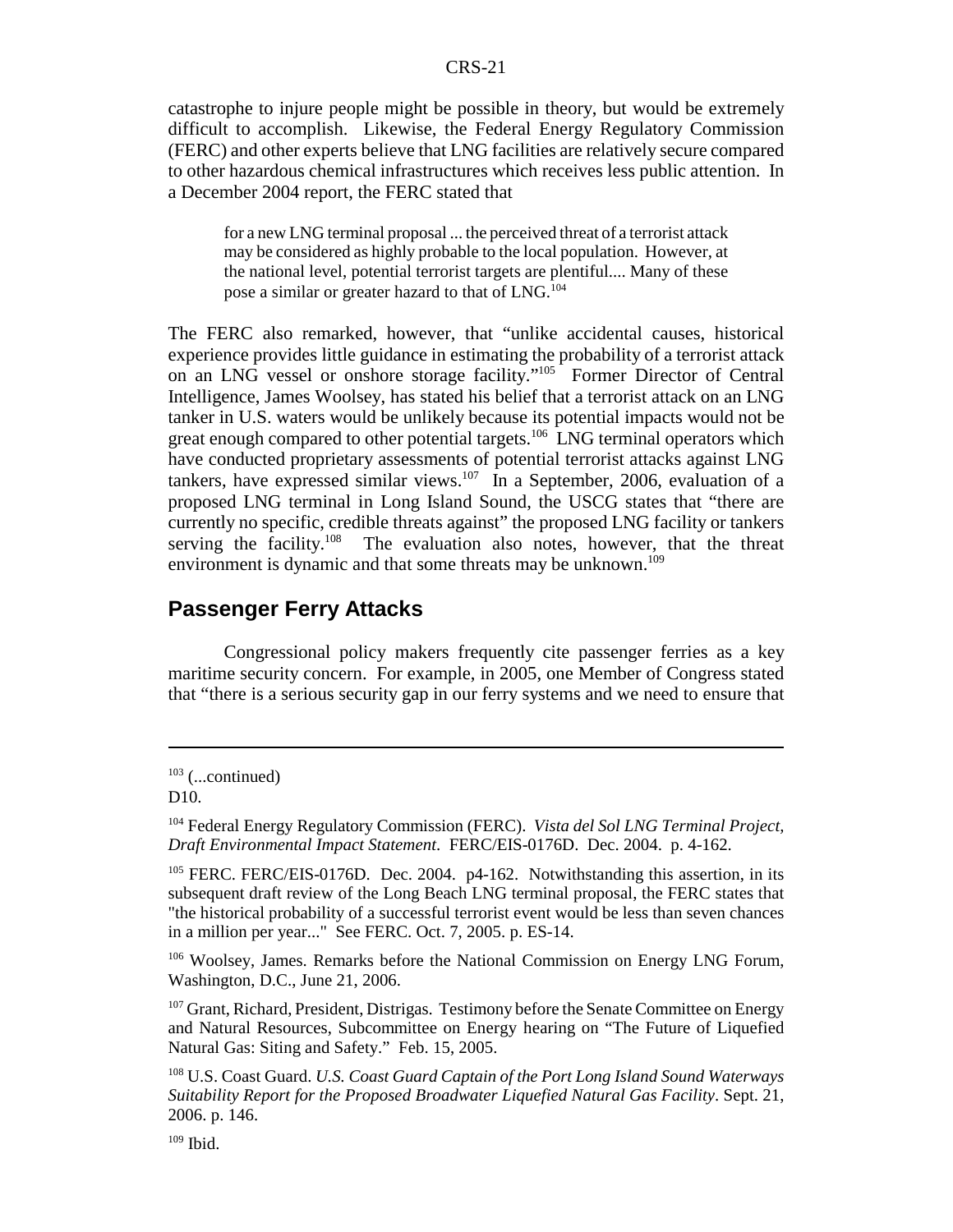passengers on our nation's waterways are protected."110 A RAND study in 2006 argued that attacks on passenger ferries in the United States might be highly attractive to terrorists because such attacks are easy to execute, may kill many people, would likely draw significant media attention and could demonstrate a terrorist group's salience and vibrancy.<sup>111</sup> One U.S. Coast Guard risk analyst reportedly has stated that "in terms of the probability of something happening, the likelihood of it succeeding and the consequences of it occurring, ferries come out at the very high end."<sup>112</sup> Such attacks have occurred overseas. As noted earlier in this report, terrorists linked to Al Qaeda attacked and sank the Philippine vessel *Superferry 14* in 2004.

In a 2006 report, the U.S. Department of Justice (DOJ) identified a ferry bombing as among the most likely types of maritime terror attacks.<sup>113</sup> The DOJ report reached this conclusion based largely on the number of suspicious incidents reported at marine facilities in the Seattle area and at other U.S. ports. However, officials in the Seattle office of the Federal Bureau of Investigation (FBI) reportedly suggested at the time that the DOJ's high ranking of the passenger ferry threat might be due to more aggressive reporting of suspicious incidents in that region than elsewhere in the country.<sup>114</sup> Seattle FBI officials also reportedly stated that they had never been able to tie a specific suspicious incident to a terrorist group or terrorist plan.115 Thus, while there appears to be a logical case why ferries may be a key type of terrorist target, questions remain about actual terrorist activities related to ferries.

#### **Overall Likelihood of Maritime Terrorism**

The prior discussion illustrates the uncertainty surrounding some of the maritime terrorism scenarios of greatest concern to U.S. maritime security officials. Questions about the likelihood of these specific, high priority scenarios beg the larger question of how likely is *any* maritime terrorism attack against the United States. Some experts suggest that some such attack, in one form or another, is almost inevitable. For example, one senior U.S. military officer has reportedly asserted that "it's just a matter of time until the terrorists try to use a ... maritime attack against us."116 Security analysts also point to known terrorist plots to attack U.S. maritime

<sup>110</sup> Congressman Frank Pallone, Jr. "Pallone Calls for Increased Funding for Ferry Security." Press release. July 15, 2005.

<sup>111</sup> Greenberg, M.D. et al. 2006. p. 95.

<sup>112</sup> Lipton, Eric. "Trying to Keep the Nation's Ferries Safe from Terrorists." *New York Times*. March 19, 2005.

<sup>113</sup> U.S. Dept. of Justice, Office of the Inspector General. *The Federal Bureau of Investigation's Efforts to Protect the Nation's Seaports*. Audit Report 06-26. March 2006. p. 52.

<sup>114</sup> Shukovsky, Paul and Barber, Mike. "Ferries a Top Terror Target, FBI Cautions." *Seattle Post-Intelligencer*. April 21, 2006. p. A1.

<sup>&</sup>lt;sup>115</sup> Ibid.

<sup>116</sup> Gen. Ralph Eberhart, U.S. Northern Command, as quoted in "Militants Eyeing Seaborne (continued...)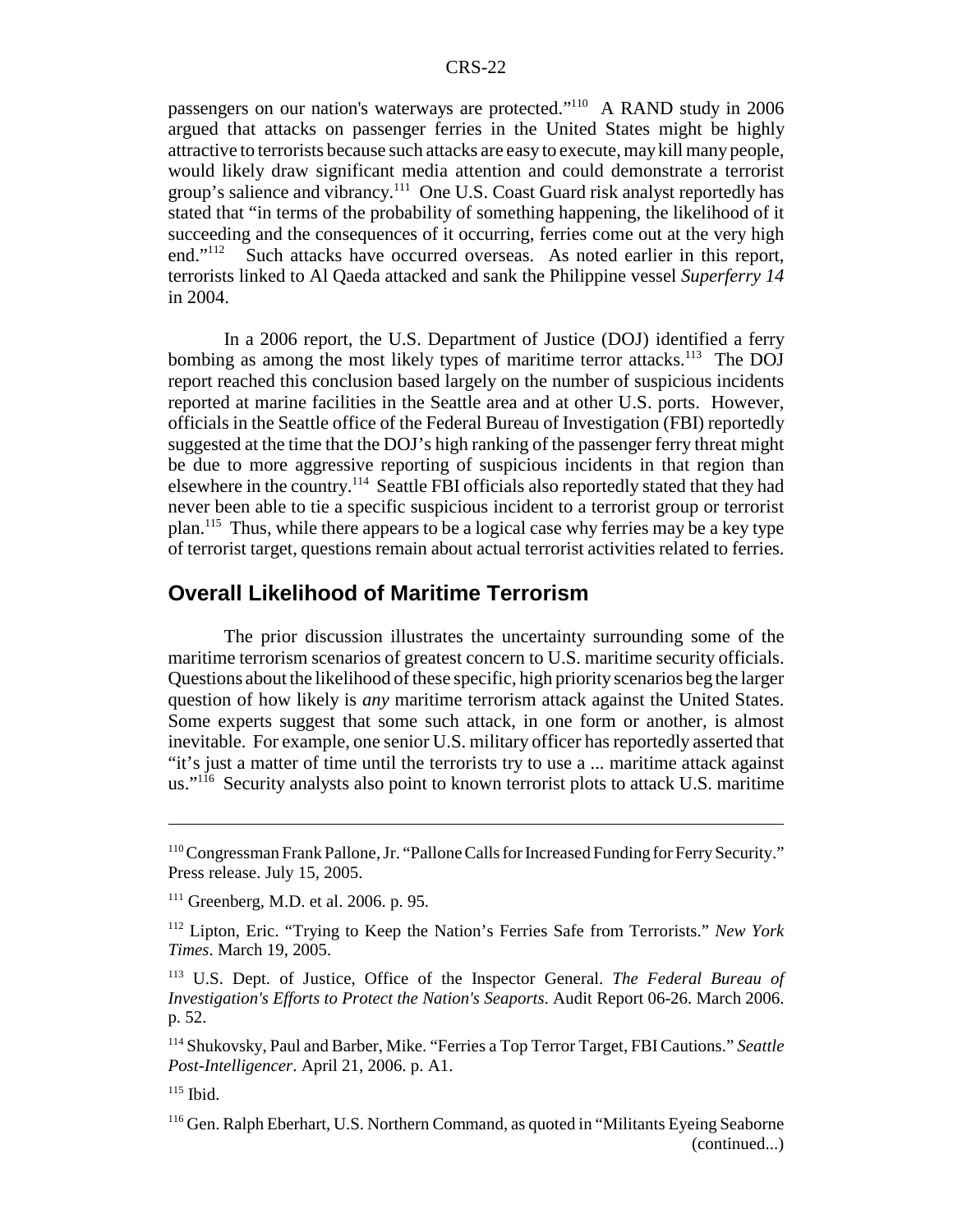targets, such as those passing the Straits of Gibraltar, as evidence that global terrorist groups continue to plan maritime terrorism activities. Information from captured Al Qaeda member Abd al Rahman al Nashiri reportedly included plans for attacks on a wide range of Western maritime targets, including military vessels, oil tankers, and cruise ships. $117$ 

Other analysts believe future maritime attacks against the United States are relatively unlikely, especially in U.S. waters. Notwithstanding specific acts of terrorism in the past, such as the *Cole* bombing, they note that fewer than 1% of all global terrorist attacks since 1997 have involved maritime targets.<sup>118</sup> Furthermore, international terrorists have attacked no maritime targets in U.S. territory since the anti-Castro attacks in 1976 despite their demonstrated ability to do so overseas.<sup>119</sup> Analysts also argue that U.S. ports and waterways are increasingly well-protected against terrorists due to the ongoing security activities of the U.S. Coast Guard, U.S. Customs and Border Protection (CBP), provisions of the Maritime Transportation Security Act (P.L. 107-295), protections added using DHS port security grants, and other U.S. maritime security measures.120 Classification issues may also influence differing perceptions of maritime terrorism risk since piracy unrelated to terrorism is common in Southeast Asia and may be conflated with terrorism in maritime security statistics.<sup>121</sup>

A key consideration in assessing the general likelihood of a maritime attack against the United States is the inherent operational difficulty in mounting such attacks, especially compared to land attacks which may alternatively satisfy terrorist objectives. One U.S. naval analyst has identified a number of specific challenges for terrorists in the maritime environment:

- Maritime targets are relatively more scarce than land targets;
- Surveillance at sea offers less cover and concealment than surveillance on land;
- Tides, currents, wind, sea state, visibility, and proximity to land must all be factored into a maritime terror operation;
- Maritime terror operations may require skills that are not quickly or easily acquired such as special training in navigation, coastal piloting, and ship handling;

 $116$  (...continued)

Attack, U.S. General Says." Reuters. Aug. 25, 2004.

<sup>117</sup> Köknar, Ali M. "Maritime Terrorism: a New Challenge for NATO." *Energy Security*. Institute for the Analysis of Global Security (IAGS). Jan. 24, 2005.

<sup>118</sup> National Memorial Institute for the Prevention of Terrorism (MIPT). Terrorist incident reports. July 20, 2006. [http://www.tkb.org/IncidentTargetModule.jsp].

<sup>119</sup> MIPT. July 20, 2006.

<sup>120</sup> For further discussion, see CRS Report RL31733, *Port and Maritime Security: Background and Issues for Congress*, by John F. Frittelli.

<sup>&</sup>lt;sup>121</sup> Valencia, Mark J. and Young, Adam J. "Conflation of Piracy and Terrorism in Southeast Asia: Rectitude and Utility." *Contemporary Southeast Asia*. Vol. 25. No. 2. Aug. 2003. pp. 269-283.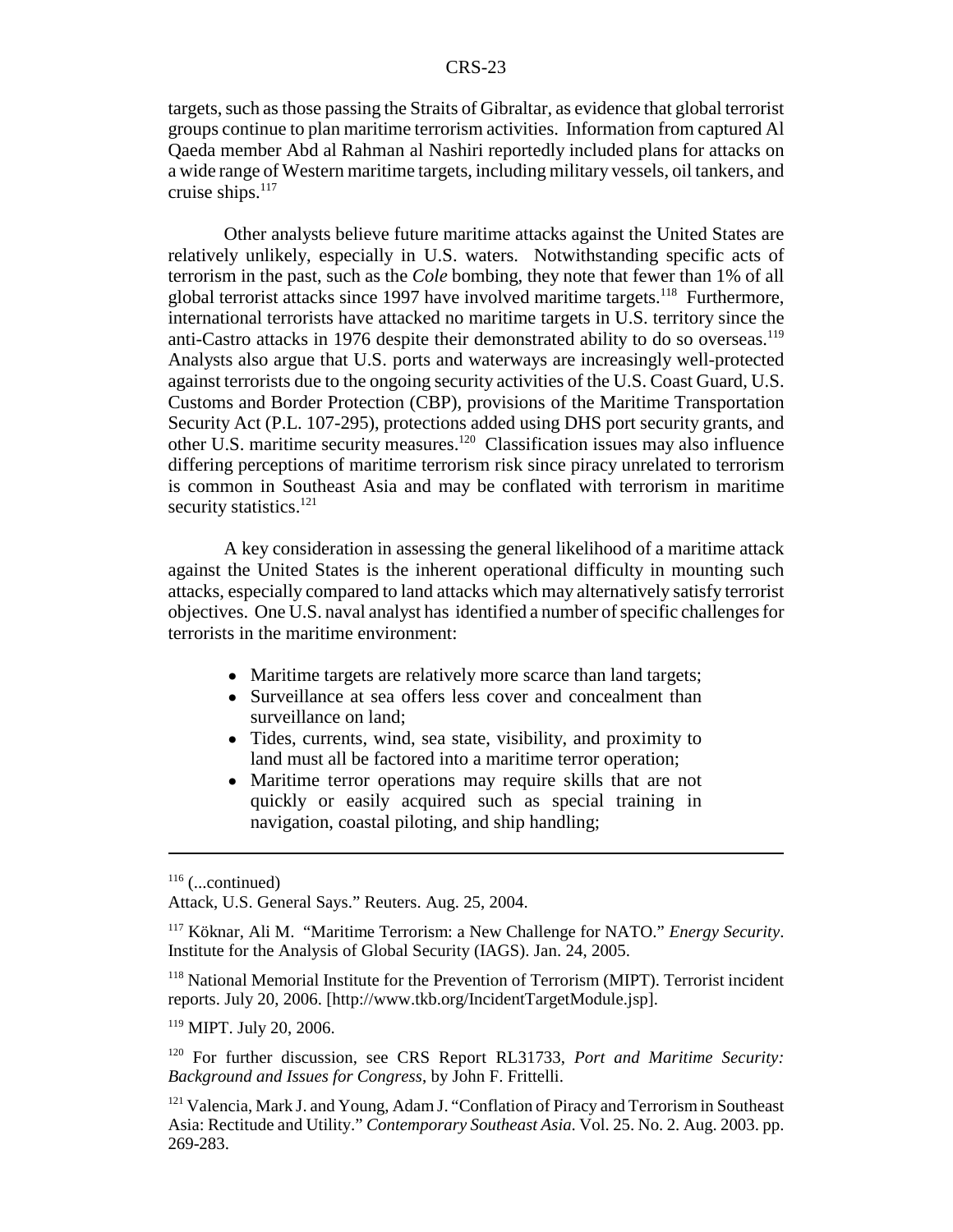- Testing weapons and practicing attack techniques, hallmarks of Al Qaeda's typically meticulous preparation, are harder and more difficult to conceal at sea than on land;
- The generally singular nature of maritime targets, the low probability of damage and casualties secondary to the intended target, and the problems associated with filming attacks at sea for terrorist publicity may also reduce the desirability of maritime targets.<sup>122</sup>

Given these challenges, it remains an open question how likely maritime attacks against the United States may be. In terms of the scenario framework in this report, although a successful attack on U.S. maritime targets would likely satisfy certain objectives of known international perpetrators such as Al Qaeda, tactical uncertainties and security deterrents may lead terrorist planners to turn their attention elsewhere. It bears repeating, however, that maritime terror attacks against the U.S. have occurred and there is evidence they have been planned for the future, despite the operational challenges. The same naval analyst cited above calls for continued vigilance:

Rather than develop a false sense of security based on the belief that inherent difficulties will limit maritime terrorism ... caution is warranted in light of al Qaeda's adaptability, ingenuity, tenacity, and audacity. Successful development and application of maritime tactics, techniques, and procedures has already occurred within the terrorist community.<sup> $123$ </sup>

It appears, therefore, that while maritime terrorist attacks against the United States may be more difficult to execute and, consequently, less likely to occur than other types of attacks, they remain a significant possibility and warrant continued policy attention.

 The key challenge in determining the overall likelihood of a terrorist attack on a U.S. port is reducing uncertainty about specific types of attacks and potential attackers. Because historical terrorist activity is not necessarily a reliable predictor of future activity, scenarios derived from attacks like that on the U.S.S *Cole* may not help prepare for actual future attacks. Furthermore, information about the ongoing motivations, capabilities, and plans of terrorist groups is limited and typically not in the public domain. Terrorist intelligence gathered by U.S. and foreign agencies may reduce this uncertainty, but is unlikely to eliminate it. Faced with this uncertainty, decision makers are to some extent forced to rely upon their own best judgment to reach conclusions about the likelihood of maritime terrorist attacks.

<sup>&</sup>lt;sup>122</sup> Captain James Pelkofski, U.S. Navy. "Before the Storm: al Qaeda's Coming Maritime Campaign." *Proceedings*. U.S. Naval Institute. Vol. 132. No. 12. Dec. 2005. [http://www.usni.org/proceedings/Articles05/Pro12Pelkofski.html]

 $123$  Ibid.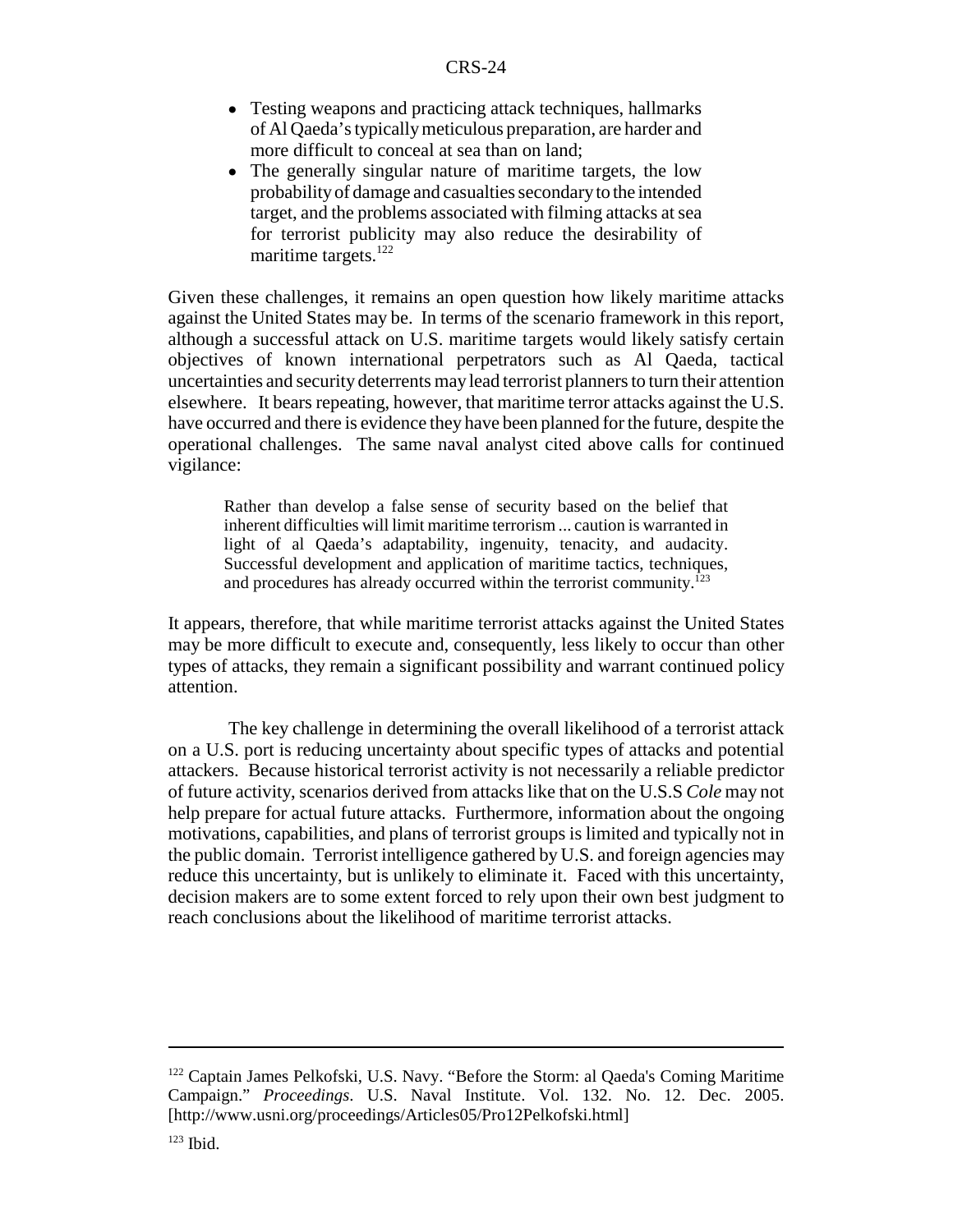# **Policy Issues for Congress**

Maritime terrorist threats to the United States are varied, and so are the nation's efforts to combat them. As Congress continues its oversight of ongoing U.S. maritime security activities, it may focus on issues related to the consistency of maritime terrorism scenario assessment, intelligence gathering, and responding to new intelligence.

#### **Consistency of Terrorism Scenario Assessment**

Development and assessment of maritime terrorism scenarios is a key element of federal port security exercises, grant administration, and legislative oversight. It appears, however, that these three dimensions of the nation's maritime security strategy emphasize terrorism scenarios in different ways. Port security exercises (conducted under a number of independent programs) address the broadest range of terrorism scenarios, with no obvious focus on any particular scenario. The DHS port security grant program currently emphasizes a subset of these scenarios—IED attacks on ferries and cruise ships in major ports, for example. Federal legislators appear to focus oversight on a different subset of scenarios, notably WMD's aboard container vessels and attacks on LNG tankers. As this report states, there is a logical basis underlying the scenario priorities established for exercises, grants, and oversight. Nonetheless, if these activities are intended to derive from a uniform federal maritime security strategy the question arises to what degree these activities are complementary or inconsistent.

If port officials, grant administrators, and legislators disagree on what types of attack scenarios are of greatest priority, either because their security assessments are inconsistent, or because they lack sufficient intelligence about terrorist threats, port security resources may be deployed inefficiently. For example, sharply increasing security against specific types of maritime attacks in specific locations may have limited benefits for overall port security if other significant vulnerabilities are not addressed as a result. A key question is whether policymakers are too focused on a narrow spectrum of the threat. A former Federal Maritime Commissioner has stated that "it [is] fair to say there has been little to no emphasis on non-containerized cargo in the political arena," while in contrast, "'virtually everyone' in the industry thinks non-containerized cargo is in 'many respects a more vulnerable path.'"124 While concern, in this case, for container security may not be misplaced, there are other forms of cargo that terrorists could exploit just as effectively.

#### **Intelligence Gathering**

Because intelligence about terrorist capabilities and activities is a key factor in terrorism scenario assessment, Congress may act to ensure that the responsible U.S. intelligence agencies work to improve their intelligence gathering and reduce

<sup>&</sup>lt;sup>124</sup> Robert Quartel, as quoted in Stables, Elanor. "For Better Cargo Security, Government Needs to Think 'Outside the Box,' Experts Say." *CQ Homeland Security*. Oct. 1, 2006.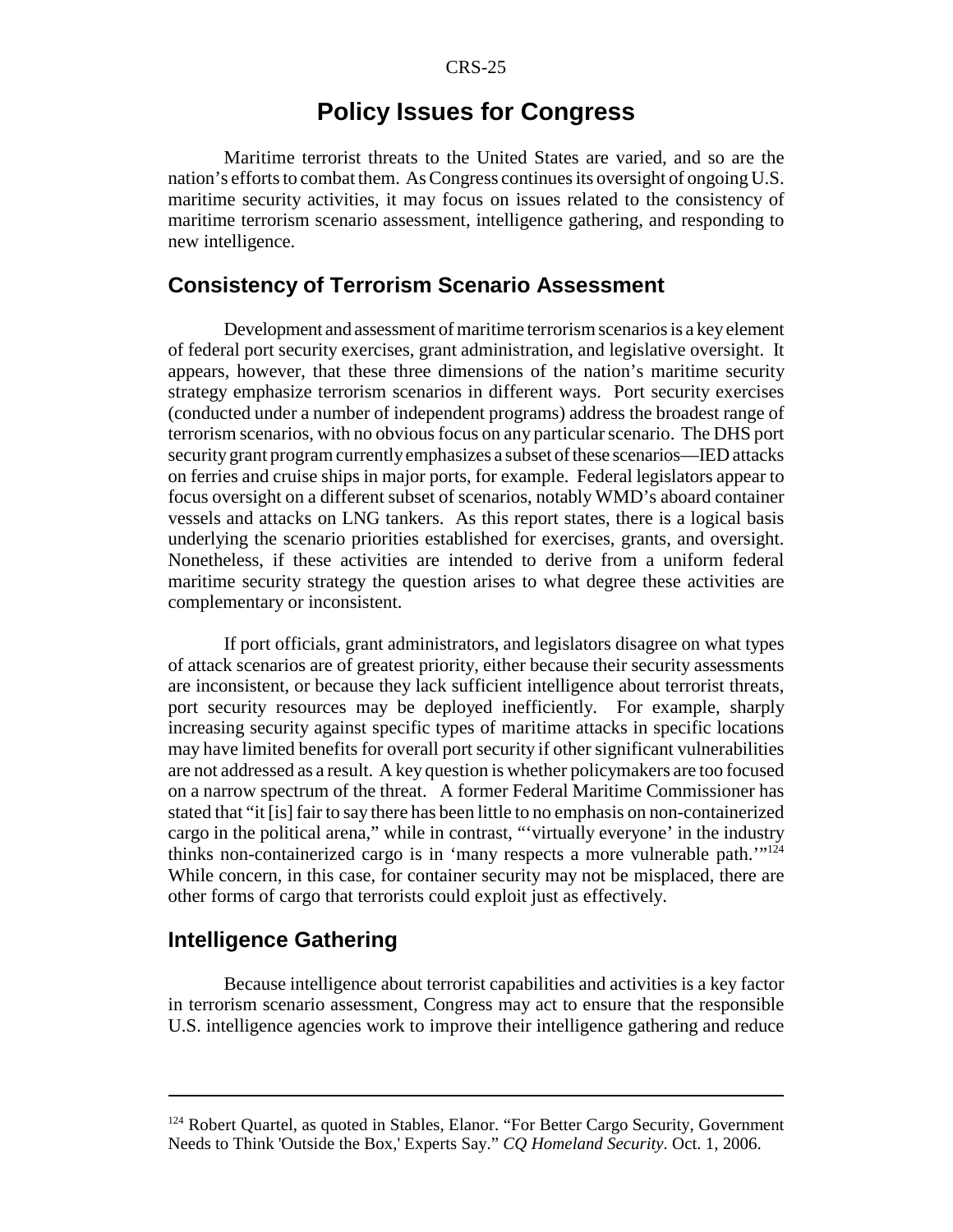terrorism scenario uncertainty. As a Department of Defense official has reportedly remarked,

We have the operational capabilities to defeat any of these threats ... if we see the threat approaching....The most important thing we can do is to dramatically improve our overseas intelligence collection, with a specific orientation toward the maritime threat.<sup>125</sup>

Better intelligence may also help ensure that various federal maritime security activities are more closely aligned. The Government Accountability Office (GAO) evaluated in December 2005 the port risk assessment practices of the U.S. Coast Guard, the Office for Domestic Preparedness, and the Information Analysis and Infrastructure Protection Directorate—all agencies within the Department of Homeland Security. The GAO report concluded:

Each component faces many challenges in making further progress... For example, obtaining better quality data from intelligence agencies would help DHS components estimate the relative likelihood of various types of threats—a key element of assessing risks. In the longer term, progress will depend increasingly on how well risk management is coordinated across agencies, because current approaches in many ways are neither consistent nor comparable.<sup>126</sup>

#### **Responding to New Intelligence**

Given the dynamic nature of the terrorist threat, Congress may consider whether federal funding mechanisms for anti-terrorism measures are flexible enough to respond to new threat intelligence. Between the time Congress decides on the allocation of security grants among the various transportation modes in the annual appropriations process and the time that those grants are actually awarded can be almost a year. Within this time frame, new intelligence may indicate that security resources be reallocated to respond to a different threat. A related oversight issue for Congress is the capability of the U.S. Coast Guard and CBP to shift staff and resources as new threat information becomes available. For instance, the U.S. Coast Guard has developed Maritime Safety and Security Teams consisting of about 75 personnel that are designed to provide a rapid surge capacity at any port as the need arises. CBP may have more difficulty in shifting resources because, in addition to operating in seaports, it operates in airports and at land border crossings and not all of its inspection equipment is easily adaptable across these three environments.

<sup>&</sup>lt;sup>125</sup> McHale, Paul F., Asst. Sec. of Defense for Homeland Defense quoted in Pyle, R. "Agencies Analyze Responses to Nightmare Scenario at U.S. Ports." Associated Press. June 7, 2006.

<sup>126</sup> Government Accountability Office. *Risk Management: Further Refinements Needed to Assess Risks and Prioritize Protective Measures at Ports and Other Critical Infrastructure*. GAO-06-91. Dec. 15, 2005.